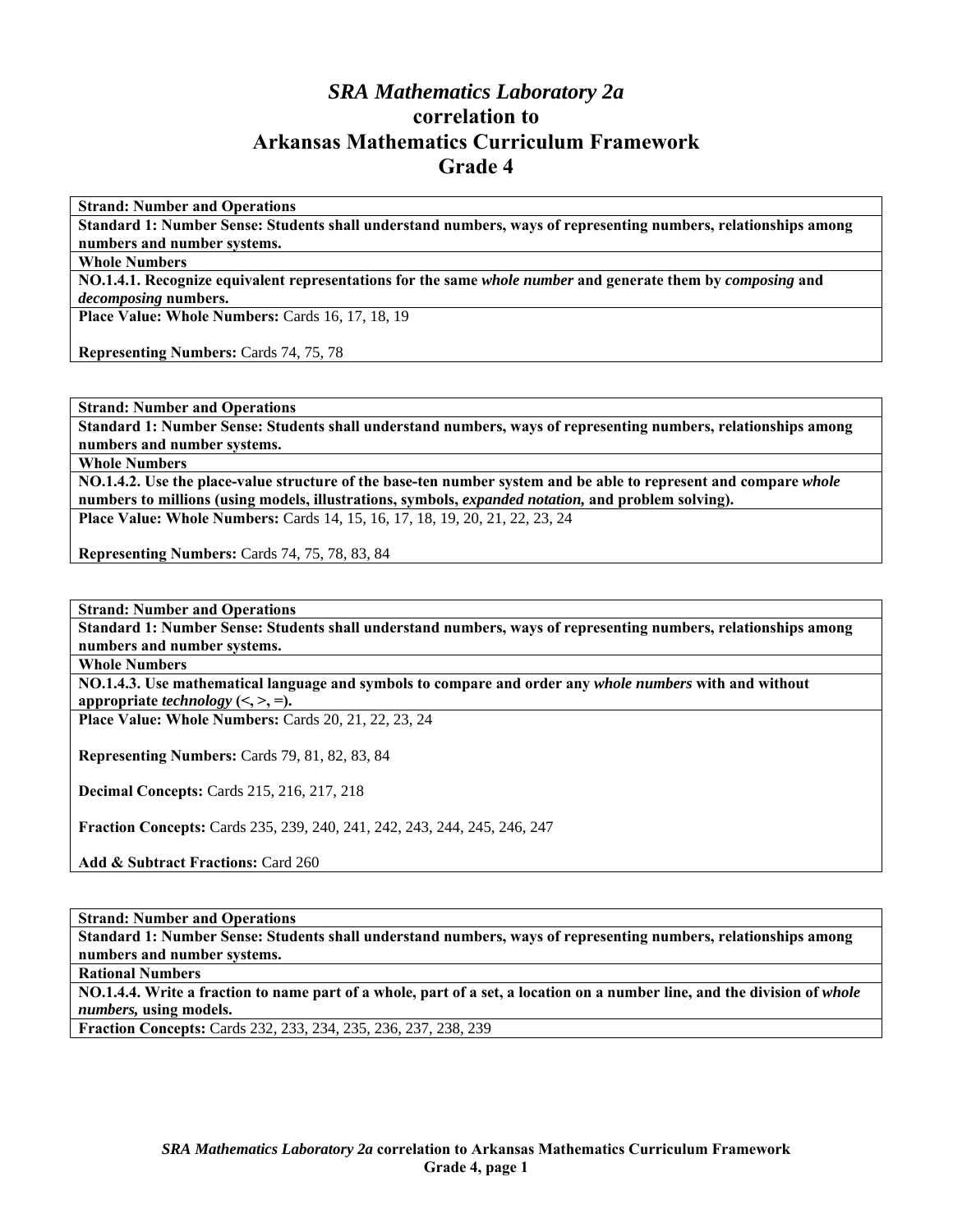**Standard 1: Number Sense: Students shall understand numbers, ways of representing numbers, relationships among numbers and number systems.** 

### **Rational Numbers**

**NO.1.4.5. Utilize models, benchmarks, and** *equivalent* **forms to recognize that the size of the whole determines the size of the fraction.** 

**Fraction Concepts:** Cards 232, 233, 234, 235, 236, 237, 238, 239, 240, 241, 242, 243, 244, 245, 246, 247

**Add & Subtract Fractions:** Card 260

**Strand: Number and Operations** 

**Standard 1: Number Sense: Students shall understand numbers, ways of representing numbers, relationships among numbers and number systems.** 

**Rational Numbers** 

**NO.1.4.6. Use the place-value structure of the base-ten number system to represent and compare decimals to hundredths (using models, illustrations, symbols,** *expanded notation* **and problem solving). Decimal Concepts:** Cards 208, 209, 210, 211, 212, 213, 214, 215, 216, 217, 218

**Strand: Number and Operations** 

**Standard 1: Number Sense: Students shall understand numbers, ways of representing numbers, relationships among numbers and number systems.** 

**Rational Numbers** 

**NO.1.4.7. Write an** *equivalent* **decimal for a given fraction relating to money.** 

**Decimal Concepts:** Cards 210, 213

**Strand: Number and Operations** 

**Standard 1: Number Sense: Students shall understand numbers, ways of representing numbers, relationships among numbers and number systems.** 

**Rational Numbers** 

**NO.1.4.8. Write a fraction that is** *equivalent* **with the use of models.** 

**Fraction Concepts:** Cards 235, 236, 237, 238

**Add & Subtract Fractions:** Card 260

**Strand: Numbers and Operations** 

**Standard 2: Properties of Number Operations: Students shall understand meanings of operations and how they relate to one another.** 

**Number Theory** 

**NO.2.4.1. Develop an understanding of the** *associative* **and zero properties of multiplication using objects. Basic Facts: Multiply & Divide: Cards 102, 103**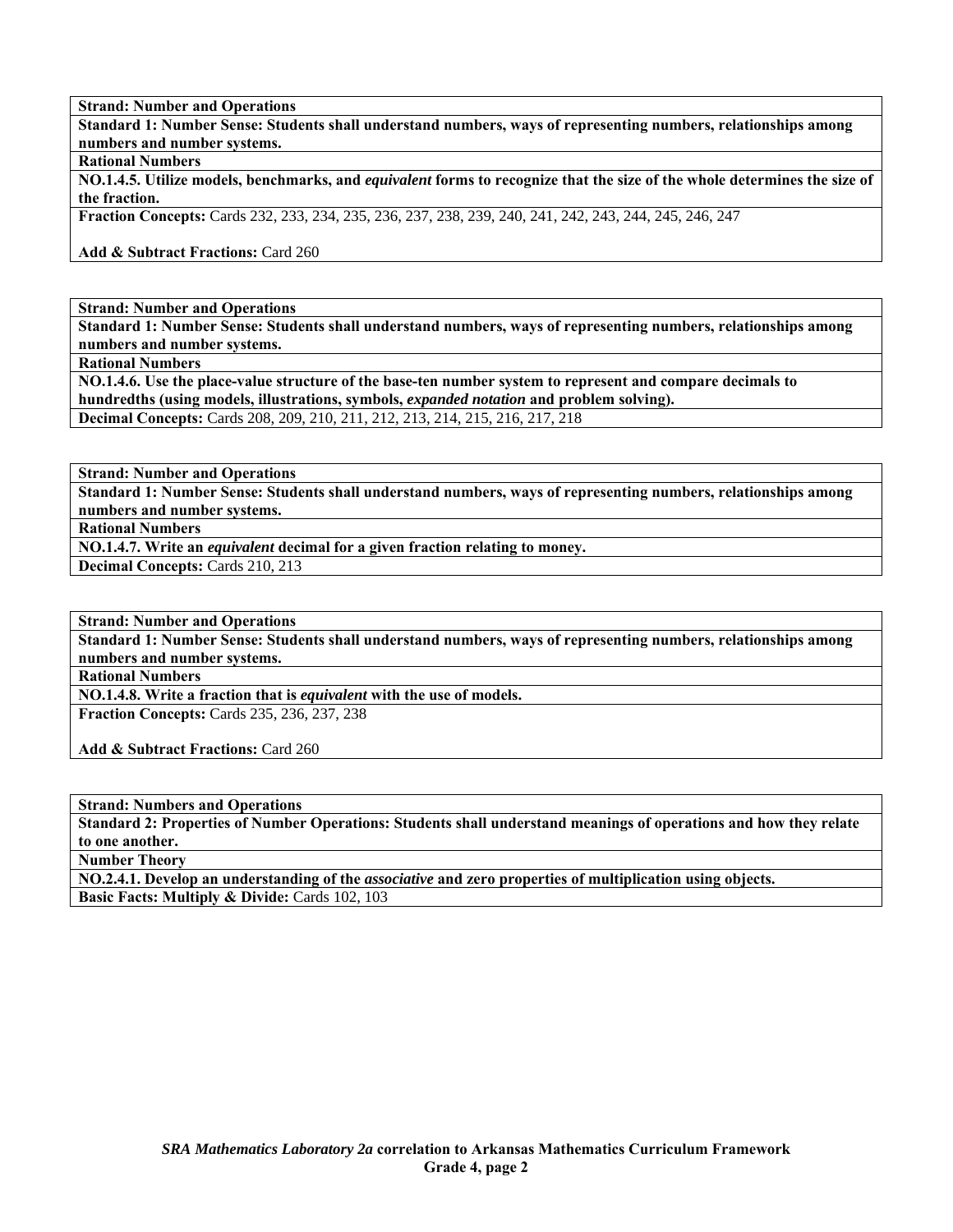**Standard 2: Properties of Number Operations: Students shall understand meanings of operations and how they relate to one another.** 

**Number Theory** 

**NO.2.4.2. Apply** *number theory* 

- **Determine if any number is odd or even.**
- **Use the terms** *multiple, factor,* **and divisible by in an appropriate context.**
- **Generate and use** *divisibility* **rules for 2, 5, and 10.**
- **Demonstrate various multiplication and division relationships.**

**Basic Facts: Multiply & Divide: Cards 105, 106, 107, 110, 112** 

**Multiply Whole Numbers by 1 Digit:** Cards 113, 114, 115, 116, 117, 118, 119, 120, 121, 122, 123, 124, 125, 126, 127, 128, 129

**Multiply Whole Numbers by 2 Digits:** Cards 140, 141, 142, 143, 144, 145, 146, 147, 148, 149, 150

**Divide Whole Numbers by 1 Digit:** Cards 161, 162, 163, 164, 165, 166, 167, 168, 169, 170, 171, 172, 173

**Patterns & Numbers:** Cards 196, 197, 198, 199, 200, 201, 202, 207

**Divide Whole Numbers by 2 Digits:** Cards 248, 249, 250, 251, 252, 253, 254, 255, 256, 257, 258, 259

**Add & Subtract Fractions:** Card 261

**Strand: Numbers and Operations** 

**Standard 2: Properties of Number Operations: Students shall understand meanings of operations and how they relate to one another.** 

**Whole Number Operations** 

**NO.2.4.3. Use conventional mathematical symbols to write** *equations* **for contextual problems involving multiplication. Place Value: Whole Numbers:** Cards 99, 100, 101

**Multiply Whole Numbers by 1 Digit:** Card 122

**Strand: Numbers and Operations** 

**Standard 2: Properties of Number Operations: Students shall understand meanings of operations and how they relate to one another.** 

**Whole Number Operations** 

**NO.2.4.4. Represent and explain division as measurement and partitive division including equal groups, related rates, price,** *rectangular arrays (area model),* **combinations and multiplicative comparison. Basic Facts: Multiply & Divide:** Cards 104, 105, 106, 107, 108, 109, 110, 112

**Divide Whole Numbers by 1 Digits:** Cards 161, 162, 163, 164, 165, 166, 167, 168, 169, 170, 171, 172, 173

**Divide Whole Numbers by 2 Digits:** Cards 248, 249, 250, 251, 252, 253, 254, 255, 256, 257, 258, 259

**Strand: Numbers and Operations** 

**Standard 3: Numerical Operations and Estimation: Students shall compute fluently and make reasonable estimates. Computational Fluency-Addition and Subtraction** 

**NO.3.4.1. Demonstrate, with and without appropriate** *technology, computational fluency,* **in multi-digit addition and subtraction in contextual problems.** 

**Add Whole Numbers:** Cards 25, 26, 27, 28, 29, 30, 31, 32, 33, 34, 35, 36, 37, 38, 39, 40, 41, 42, 43

**Subtract Whole Numbers:** Cards 55, 56, 57, 58, 59, 60, 61, 62, 63, 64, 65, 66, 67, 68, 69, 70, 71, 72, 73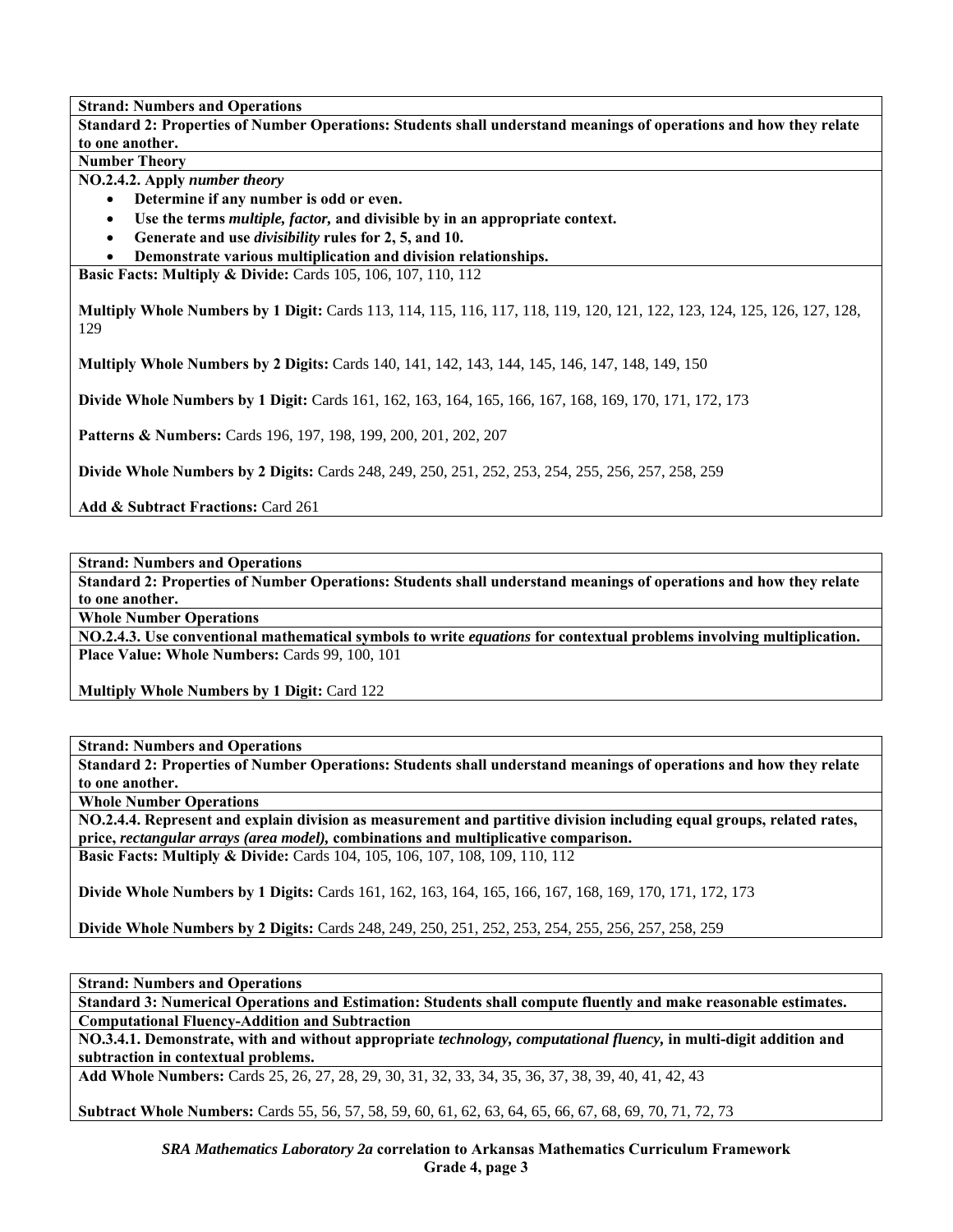**Standard 3: Numerical Operations and Estimation: Students shall compute fluently and make reasonable estimates. Computational Fluency-Multiplication and Division** 

**NO.3.4.2. Demonstrate fluency with combination for multiplication and division facts (12 x 12) and use these combinations to mentally compute related problems (30 x 50).** 

**Basic Facts: Multiply & Divide:** Cards 98, 99, 100, 101, 102, 103, 104, 105, 106, 107, 108, 109, 110, 111, 112

**Multiply Whole Numbers by 1 Digit:** Cards 113, 114, 115, 116

**Multiply Whole Numbers by 2 Digits:** Cards 140, 141, 142, 143

**Strand: Numbers and Operations** 

**Standard 3: Numerical Operations and Estimation: Students shall compute fluently and make reasonable estimates. Computational Fluency-Multiplication and Division** 

**NO.3.4.3. Attain, with and without appropriate** *technology, computational fluency* **in multiplication and division using contextual problems using:** 

- **Two-digit by two-digit multiplication (larger numbers with technology).**
- **Up to three-digit by two-digit division (larger numbers with technology).**
- *Strategies* **for multiplication and dividing numbers.**
- **Performance of operations in more than one way.**
- *Estimation* **of products and quotients in appropriate situations**
- *Estimation* **of products and quotients in appropriate situations.**
- **Relationships between operations.**

**Multiply Whole Numbers by 1 Digit:** Cards 113, 14, 115, 116, 117, 118, 119, 120, 121, 122, 123, 124, 125, 126, 127, 128, 129

**Multiply Whole Numbers by 2 Digits:** Cards 140, 141, 142, 143, 144, 145, 146, 147, 148, 149, 150

**Divide Whole Numbers by 1 Digit:** Cards 161, 162, 163, 164, 165, 166, 167, 168, 169, 170, 171, 172, 173

**Divide Whole Numbers by 2 Digits:** Cards 248, 249, 250, 251, 252, 253, 254, 255, 256, 257, 258, 259

**Strand: Numbers and Operations** 

**Standard 3: Numerical Operations and Estimation: Students shall compute fluently and make reasonable estimates. Application of Computation** 

**NO.3.4.4. Solve simple problems using operations involving addition, subtraction and multiplication using a variety of methods and tools (e.g., objects, mental computations, paper and pencil and with and without appropriate** *technology***). Basic Facts: Add & Subtract:** Cards 1, 2, 3, 4, 5, 6, 7, 8, 9, 10, 11, 12, 13

**Add Whole Numbers:** Cards 25, 26, 27, 28, 29, 30, 31, 32, 33, 34, 35, 36, 37, 38, 39, 40, 41, 42, 43

**Subtract Whole Numbers:** Cards 55, 56, 57, 58, 59, 60, 61, 62, 63, 64, 65, 66, 67, 68, 69, 70, 71, 72, 73

**Basic Facts: Multiply & Divide:** Cards 98, 99, 100, 101, 102, 103, 104, 105, 106, 107, 108, 109, 110, 111, 112

**Multiply Whole Numbers by 1 Digit:** Cards 113, 114, 115, 116, 117, 118, 119, 120, 121, 122, 123, 124, 125, 126, 127, 128, 129

**Multiple Whole Numbers by 2 Digits:** Cards 140, 141, 142, 143, 144, 145, 146, 147, 148, 149, 150

**Divide Whole Numbers by 2 Digits:** Cards 161, 162, 163, 164, 165, 166, 167, 168, 169, 170, 171, 172, 173

**Divide Whole Numbers by 2 Digits:** Cards 248, 249, 250, 251, 252, 253, 254, 255, 256, 257, 258, 259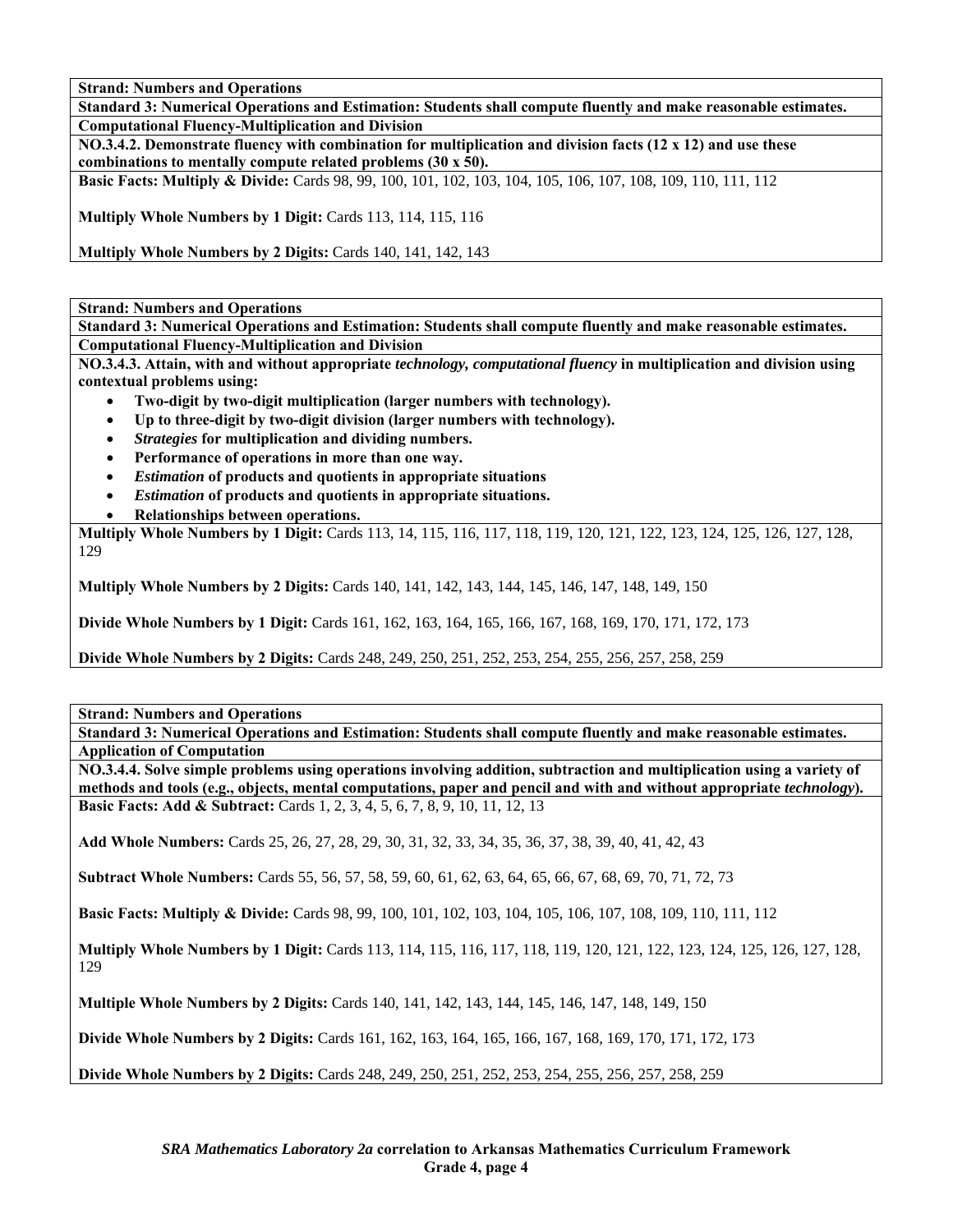**Strand: Numbers and Operations Standard 3: Numerical Operations and Estimation: Students shall compute fluently and make reasonable estimates. Estimation NO.3.4.5. Use** *estimation strategies* **to solve problems and judge the reasonableness of the answer. Add Whole Numbers:** Cards 25, 37 **Subtract Whole Numbers:** Cards 55, 68 **Multiply Whole Numbers by 1 Digit:** Cards 118, 124 **Multiply Whole Numbers by 2 Digits:** Card 143 **Divide Whole Numbers by 1 Digit:** Card 167

**Divide Whole Numbers by 2 Digits:** Card 252

**Strand: Algebra** 

**Standard 4: Patterns, Relations, and Functions: Students shall recognize, describe, and develop patterns, relations, and functions.** 

**Recognize, describe and develop patterns** 

**A.4.4.1. Identify a number that is more or less than any** *whole number* **using multiples of 10, 100, and/or 1000. Multiply Whole Numbers by 1 Digit:** Cards 113, 114, 115, 116, 118, 119

**Multiply Whole Numbers by 2 Digits:** Cards 140, 141, 145

**Strand: Algebra** 

**Standard 4: Patterns, Relations, and Functions: Students shall recognize, describe, and develop patterns, relations, and functions.** 

**Recognize, describe and develop patterns** 

**A.4.4.2. Use repeating and growing numeric or geometric** *patterns* **to make predictions and solve problems.** 

**Basic Facts: Add & Subtract:** Cards 5, 6

**Multiply Whole Numbers by 1 Digit:** Cards 113, 114, 115, 116

**Multiply Whole Numbers by 2 Digits:** Cards 140, 141, 145

**Patterns & Numbers:** Cards 199, 200, 203, 204, 205, 206, 207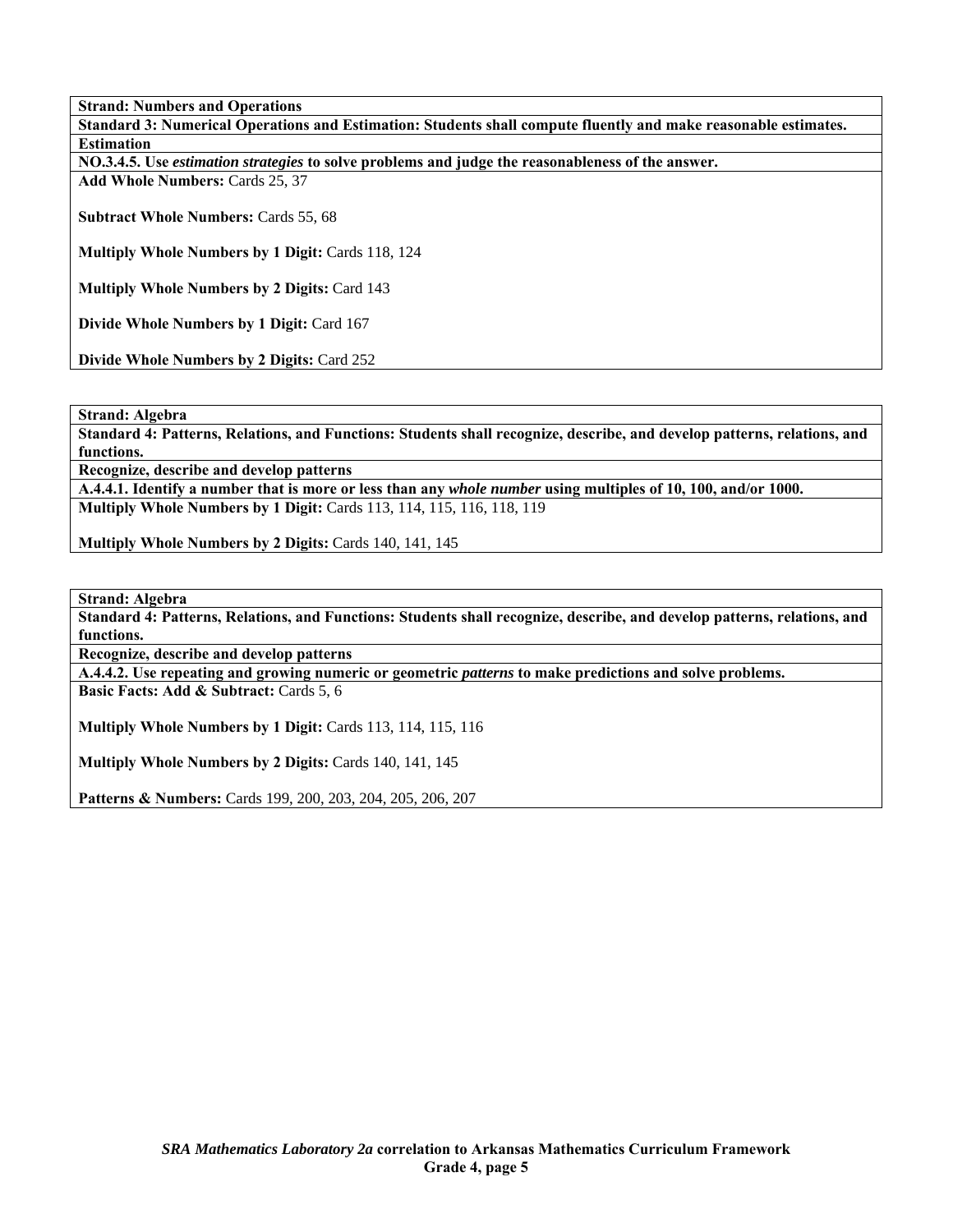**Strand: Algebra** 

**Standard 4: Patterns, Relations, and Functions: Students shall recognize, describe, and develop patterns, relations, and functions.** 

**Patterns, Relations and Patterns** 

**A.4.4.3. Determine the relationship between sets of numbers by selecting the rule (2 step rule in words). Basic Facts: Add & Subtract: Cards 5, 6, 12, 13** 

**Add Whole Numbers:** Card 31

**Subtract Whole Numbers:** Card 57

**Basic Facts: Multiply & Divide: Cards 111, 112** 

**Multiply Whole Numbers by 1 Digit:** Card 117

**Multiply Whole Numbers by 2 Digits:** Cards 142, 145

**Divide Whole Numbers by 1 Digit:** Card 162

**Patterns & Numbers:** Cards 205, 206, 207

**Divide Whole Numbers by 2 Digits:** Card 256

**Strand: Algebra** 

**Standard 5: Algebraic Representations: Students shall represent and analyze mathematical situations and structures using algebraic symbols.** 

**Expression, Equations and Inequalities** 

**A.5.4.1. Select and/or write number sentences (equations) to find the unknown in problem-solving contexts involving two-***digit* **by one-digit division using appropriate labels.** 

**Basic Facts: Add & Subtract: Cards 7, 8, 11, 13** 

**Add Whole Numbers:** Card 41

**Subtract Whole Numbers:** Card 72

**Basic Facts: Multiply & Divide: Card 110** 

**Multiply Whole Numbers by 1 Digit:** Card 122

**Divide Whole Numbers by 1 Digit:** Card 171

**Divide Whole Numbers by 2 Digits:** Card 258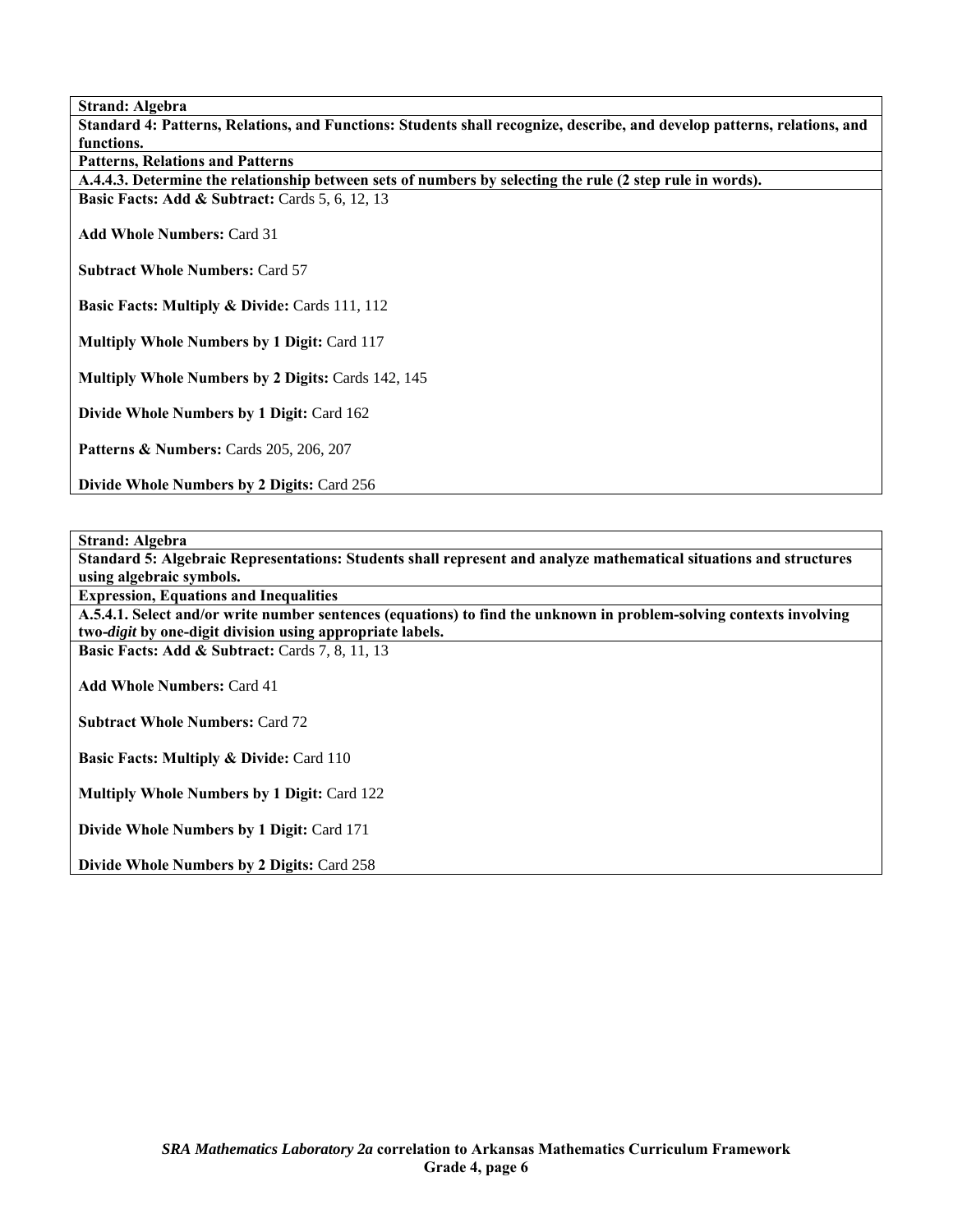**Strand: Algebra Standard 5: Algebraic Representations: Students shall represent and analyze mathematical situations and structures using algebraic symbols. Expression, Equations and Inequalities A.5.4.2.** Express mathematical relationships using *equations* and *inequalities*  $\langle \langle, \rangle, =, \neq \rangle$ . **Basic Facts: Add & Subtract: Cards 7, 8, 10, 11, 13 Place Value: Whole Numbers:** Cards 20, 21, 22, 24 **Add Whole Numbers:** Card 41 **Subtract Whole Numbers:** Card 72 **Representing Numbers:** Cards 80, 82, 84 **Basic Facts: Multiply & Divide: Card 110 Multiply Whole Numbers by 1 Digit:** Card 122 **Divide Whole Numbers by 1 Digit:** Card 171 **Decimal Concepts:** Cards 210, 215, 216, 218

**Strand: Algebra** 

**Standard 5: Algebraic Representations: Students shall represent and analyze mathematical situations and structures using algebraic symbols.** 

**Expression, Equations and Inequalities** 

**A.5.4.3. Use a variable to represent an unknown quantity in a number sentence involving** *contextual situations* **and find the value.** 

**Basic Facts: Add & Subtract:** Cards 10, 13

**Divide Whole Numbers by 2 Digits:** Card 258

**Add Whole Numbers:** Card 41

**Subtract Whole Numbers:** Card 72

Basic Facts: Multiply & Divide: Cards 102, 103, 105

**Multiply Whole Numbers by 1 Digit:** Card 122

**Divide Whole Numbers by 1 Digit:** Card 171

**Divide Whole Numbers by 2 Digits:** Card 258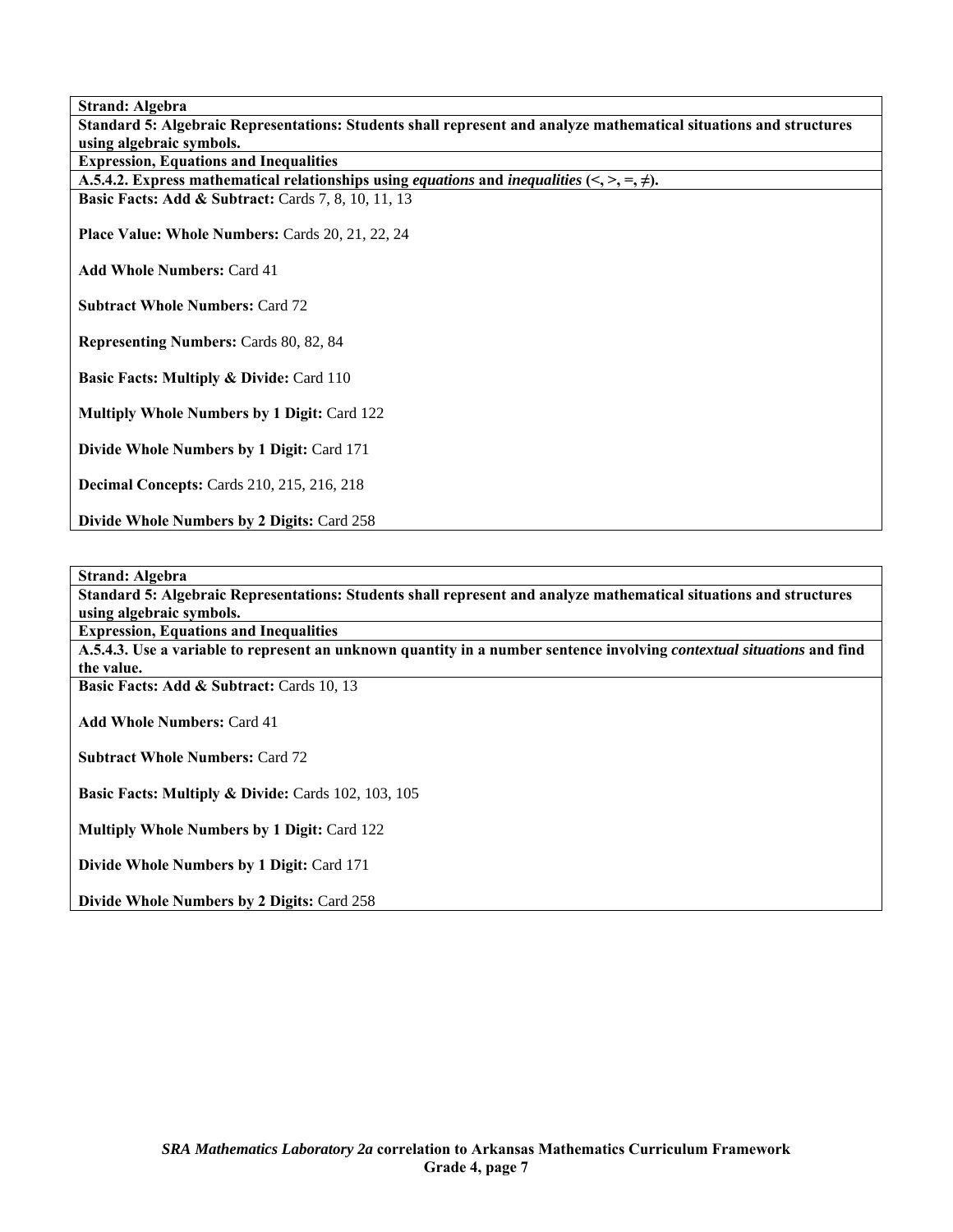**Strand: Algebra** 

**Standard 6: Algebraic Models: Students shall develop and apply mathematical models to represent and understand quantitative relationships.** 

**Algebraic Models and Relationships** 

**A.6.4.1. Create a chart or table to organize given information and to understand relationships and to explain the results.** 

**Basic Facts: Add & Subtract: Cards 12, 13** 

**Add Whole Numbers:** Card 31

**Subtract Whole Numbers:** Card 57

**Basic Facts: Multiply & Divide: Cards 111, 112** 

**Multiply Whole Numbers by 1 Digit:** Card 117

**Multiply Whole Numbers by 2 Digits:** Card 142

**Divide Whole Numbers by 1 Digit:** Card 162

**Patterns & Numbers:** Cards 205, 206, 207

**Divide Whole Numbers by 2 Digits:** Card 256

**Strand: Algebra** 

**Standard 7: Analysis of Change: Students shall analyze change in various contexts.** 

**Analyze Change** 

**A7.4.1. Identify, describe and generalize relationships in which quantities change** *proportionally.*  **Basic Facts: Add & Subtract:** Cards12, 13

**Basic Facts: Multiply & Divide: Cards 111, 112** 

**Multiply Whole Numbers by 1 Digit:** Cards 113, 114, 115, 117

**Multiply Whole Numbers by 2 Digits:** Cards 140, 141, 142

**Divide Whole Numbers by 1 Digit:** Card 162

**Patterns & Numbers:** Cards 205, 206, 207

**Divide Whole Numbers by 2 Digits:** Card 256

**Strand: Geometry** 

**Standard 8: Geometric Properties: Students shall analyze characteristics and properties of 2 and 3 dimensional geometric shapes and develop mathematical arguments about geometric relationships. Characteristics and Properties-Three Dimensional** 

G.8.4.1. Identify, describe and classify 3-D solids by properties including the number of *vertices, edges*, and shapes of *faces* **using models.** 

**Geometric Basics:** Cards 156, 157, 158, 159, 160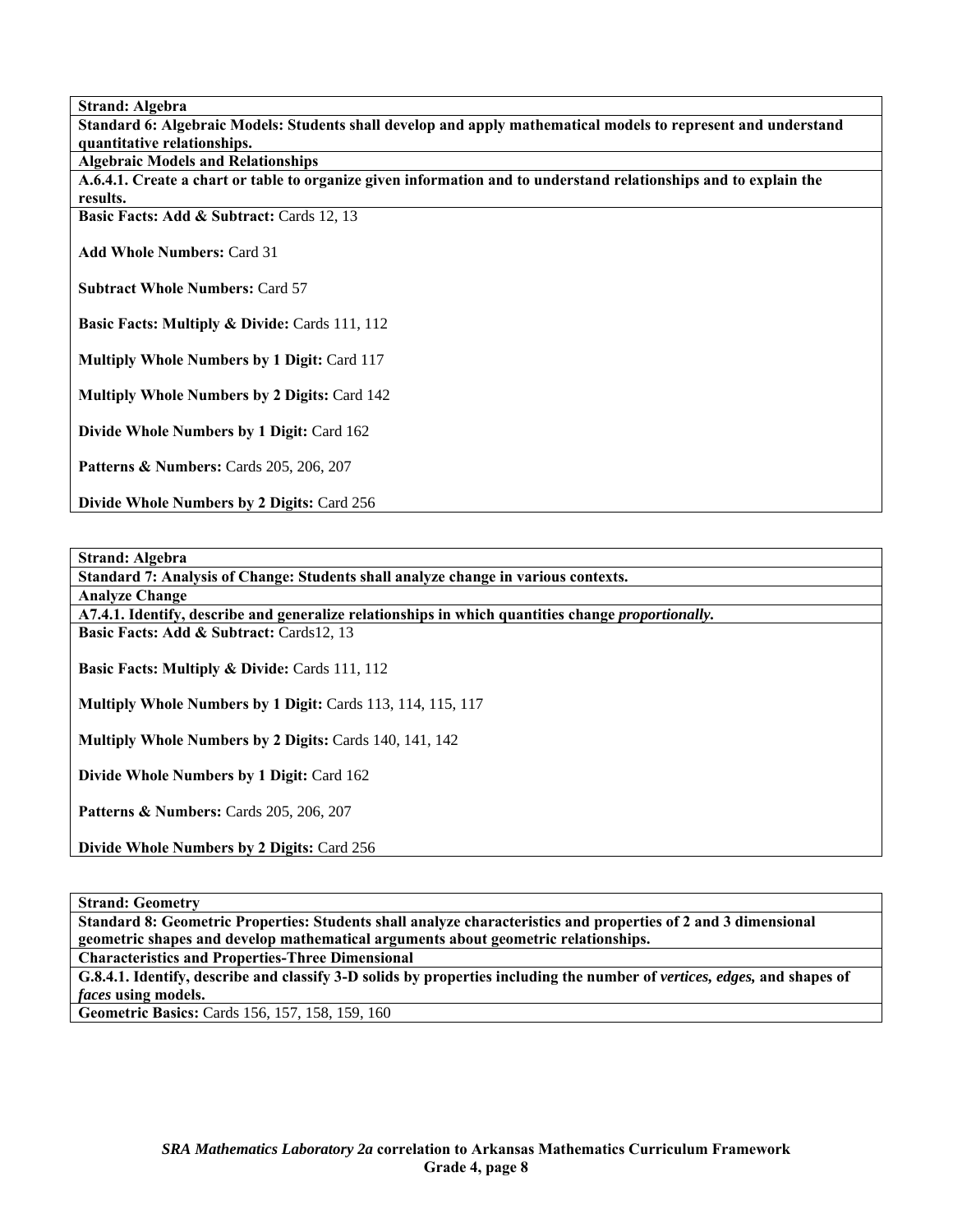**Strand: Geometry** 

**Standard 8: Geometric Properties: Students shall analyze characteristics and properties of 2 and 3 dimensional geometric shapes and develop mathematical arguments about geometric relationships. Characteristics and Properties-Two Dimensional** 

**G.8.4.2. Identify regular and** *irregular polygons* **including octagon.** 

**Geometric Figures:** Cards 135, 136, 137, 138, 139

**Geometric Basics:** Cards 151, 152, 153, 155

**Strand: Geometry** 

**Standard 8: Geometric Properties: Students shall analyze characteristics and properties of 2 and 3 dimensional geometric shapes and develop mathematical arguments about geometric relationships.** 

**Characteristics and Properties-One Dimensional** 

**G.8.4.3. Identify, draw and describe a** *line, line segment,* **a** *ray,* **an angle,** *intersecting, perpendicular,* **and** *parallel lines.* **Geometric Figures:** Cards 130, 131, 132, 133, 134

**Strand: Geometry** 

**Standard 8: Geometric Properties: Students shall analyze characteristics and properties of 2 and 3 dimensional geometric shapes and develop mathematical arguments about geometric relationships.** 

**Geometric Relationships** 

**G.8.4.4. Identify and describe** *intersecting, perpendicular* **and** *parallel lines* **in problem solving context***.* **Geometric Figures:** Cards 131, 134

**Strand: Geometry** 

**Standard 8: Geometric Properties: Students shall analyze characteristics and properties of 2 and 3 dimensional geometric shapes and develop mathematical arguments about geometric relationships.** 

**Geometric Relationships** 

**G.8.4.5. Classify angles relative to 90º as more than, less than or equal to.** 

**Geometric Figures:** Cards 132, 133, 134

**Strand: Geometry** 

**Standard 9: Transformation of Shapes: Students shall apply transformations and the use of symmetry to analyze mathematical situations.** 

**Symmetry and Transformations** 

**G.9.4.1. Determine the result of a** *transformation* **of a two-dimensional figure as a slide (translation), flip (reflection) or turn (rotation) and justify the answer.** 

**Spatial Sense & Transformations:** Cards 271, 275, 276, 277, 278, 279, 280

**Strand: Geometry** 

**Standard 1:0: Coordinate Geometry: Students shall specify locations and describe spatial relationships using coordinate geometry and other representational systems.** 

**Coordinate Geometry** 

**G.10.4.1. Locate and identify points on a coordinate grid and name the ordered pair (quadrant one only) using common language and geometric vocabulary (horizontal and vertical).**  Data & Graphs: Cards 184, 185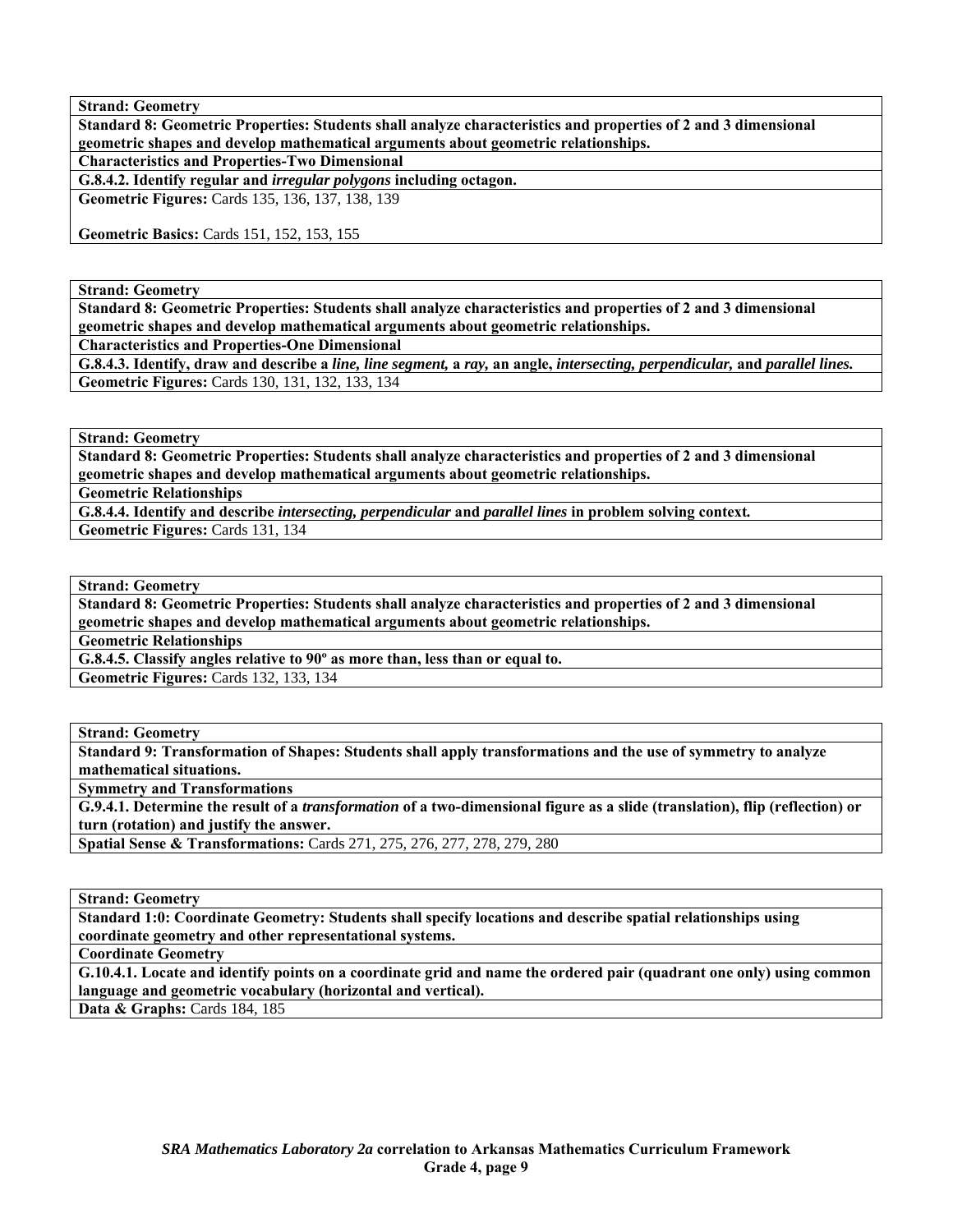**Strand: Geometry** 

**Standard 1:1: Visualization and Geometric Models: Students shall use visualization, spatial reasoning, and geometric modeling.** 

**Visualizations and Models** 

**G.11.4.1. Construct a three-dimensional model composed of cubes when given an illustration.** 

This concept is not covered at this level.

**Strand: Geometry** 

**Standard 1:1: Visualization and Geometric Models: Students shall use visualization, spatial reasoning, and geometric modeling.** 

**Visualizations and Models** 

**G.11.4.2. Create new figures by combining or subdividing models of existing figures in multiple ways and record results in a table.** 

**Geometric Basics:** Cards 152, 153, 155, 159, 160

**Strand: Measurement** 

**Standard 12: Physical Attributes: Students shall use attributes of measurement to describe and compare mathematical and real-world objects.** 

**Time: Clock** 

**M.12.4.1. Recognize that 60 seconds equals 1 minute.** 

This concept is not covered at this level.

**Strand: Measurement** 

**Standard 12: Physical Attributes: Students shall use attributes of measurement to describe and compare mathematical and real-world objects.** 

**Temperature** 

**M.12.4.2. Distinguish the temperature in contextual problems using the Fahrenheit scale on a thermometer. Weight, Capacity, & Temperature:** Cards 230, 231

**Strand: Measurement** 

**Standard 12: Physical Attributes: Students shall use attributes of measurement to describe and compare mathematical and real-world objects.** 

**Tools and Attributes** 

**M.12.4.3. Use the relationship among units of measurement.** 

**Time & Money:** Cards 50, 51, 52, 53, 54

**Linear Measurement:** Cards 86, 87, 89, 90, 92, 93, 96, 97

**Weight, Capacity, & Temperature:** Cards 220, 222, 224, 225, 226, 227, 228, 229, 231

**Strand: Measurement** 

**Standard 12: Physical Attributes: Students shall use attributes of measurement to describe and compare mathematical and real-world objects.** 

**Tools and Attributes** 

**M.12.4.4. Create and complete a conversion table to show relationships between units of measurement in the same system.** 

**Linear Measurement:** Cards 86, 87, 89, 90, 91, 92, 93, 96, 97

**Weight, Capacity, & Temperature:** Cards 220, 222, 224, 225, 226, 227, 228, 229, 231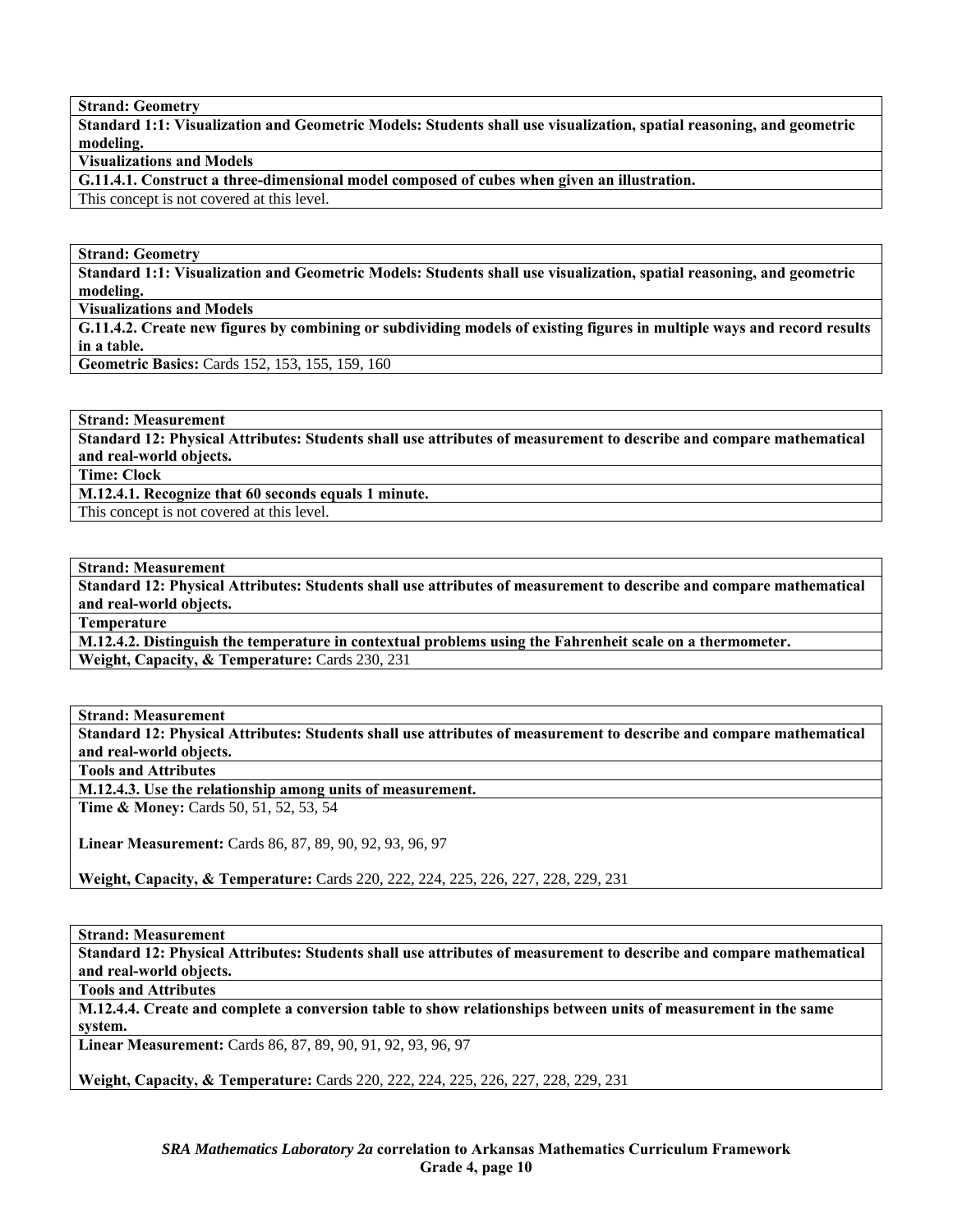#### **Strand: Measurement**

**Standard 13: Systems of Measurement: Students shall identify and use units, systems and processes of measurement. Calendar** 

**M.13.4.1. Use a calendar to determine** *elapsed time* **from month to month.** 

This concept is not covered at this level.

### **Strand: Measurement**

**Standard 13: Systems of Measurement: Students shall identify and use units, systems and processes of measurement. Clock** 

**M.13.4.2. Solve problems involving conversions between minutes and hours.** 

**Time & Money: Cards 51, 52, 53, 54** 

**Strand: Measurement** 

**Standard 13: Systems of Measurement: Students shall identify and use units, systems and processes of measurement. Clock** 

**M.13.4.3. Restate the time in multiple ways given an analog clock to the nearest 1-minute. Time & Money:** Cards 50, 51, 52, 53, 54

**Strand: Measurement** 

**Standard 13: Systems of Measurement: Students shall identify and use units, systems and processes of measurement. Elapsed Time** 

**M.13.4.4. Determine** *elapsed time* **in** *contextual situations* **to five-minute intervals with beginning time unknown. Time & Money: Cards 51, 52, 53, 54** 

**Strand: Measurement** 

**Standard 13: Systems of Measurement: Students shall identify and use units, systems and processes of measurement. Money** 

**M.13.4.5. Apply money concepts in** *contextual situations:* 

- **Determine the better buy.**
- **Determine change back with the least amount of currency.**
- **Compare money.**

**Time & Money:** Cards 44,  $\overline{45}$ , 46, 47, 48, 49

**Add & Subtract Decimals:** Cards 292, 294, 298, 300

**Strand: Measurement** 

**Standard 13: Systems of Measurement: Students shall identify and use units, systems and processes of measurement. Temperature** 

**M.13.4.6. Read temperatures on Fahrenheit and Celsius scales.** 

**Weight, Capacity, & Temperature:** Cards 230, 231

**Strand: Measurement** 

**Standard 13: Systems of Measurement: Students shall identify and use units, systems and processes of measurement. Applications** 

**M.13.4.7. Use appropriate customary and metric measurement tools for length, capacity, and mass. Linear Measurement:** Cards 85, 86, 87, 88, 89, 90, 91, 92, 93, 94, 95, 96, 97

**Weight, Capacity, & Temperature:** Cards 219, 220, 221, 222, 223, 224, 225, 226, 227, 228, 229, 231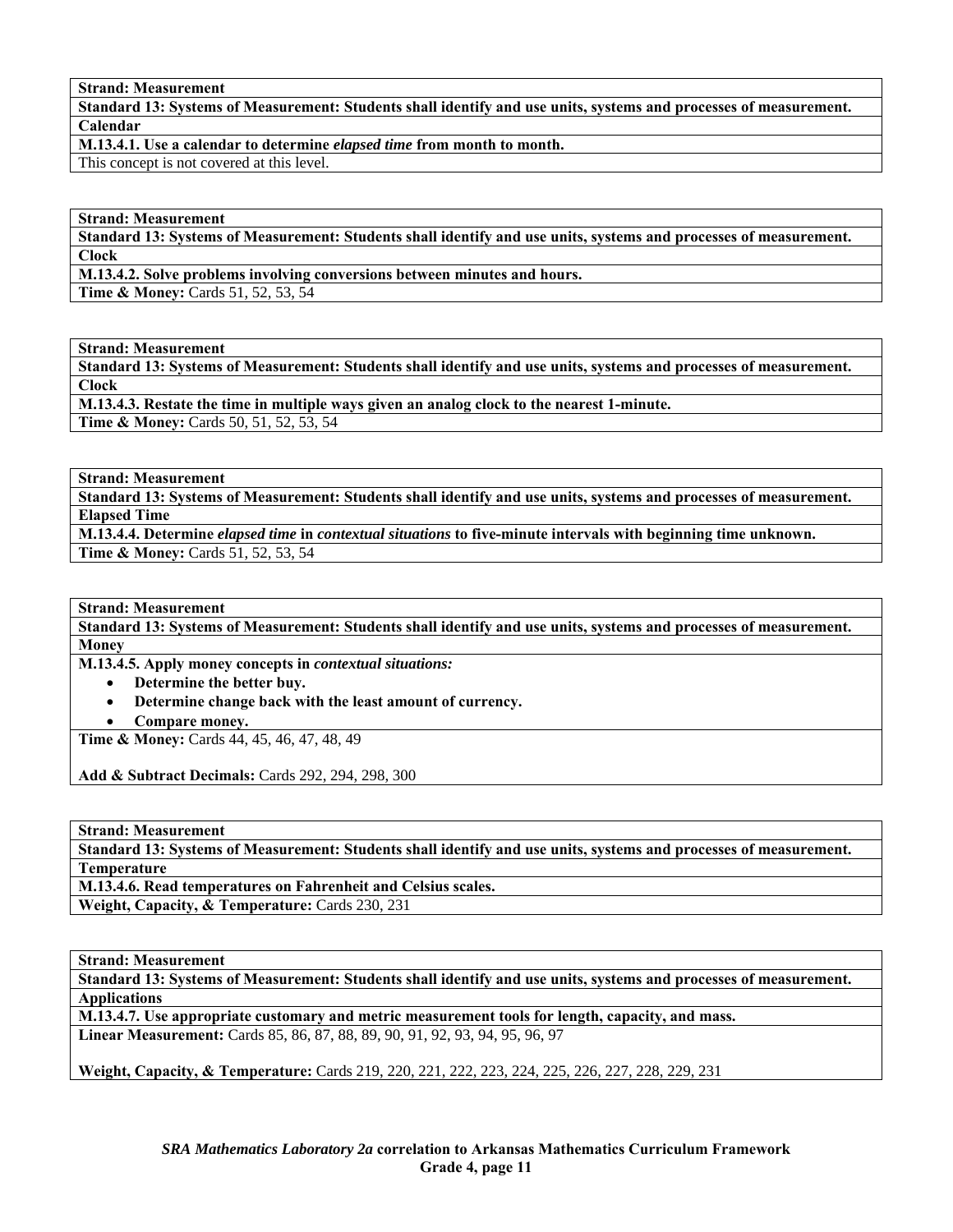**Strand: Measurement** 

**Standard 13: Systems of Measurement: Students shall identify and use units, systems and processes of measurement. Applications** 

**M.13.4.8.** *Estimate* **and measure length, capacity/volume and mass using appropriate customary and metric units. Linear Measurement:** Cards 85, 86, 87, 88, 89, 90, 91, 92, 93, 94, 95, 96, 97

**Weight, Capacity, & Temperature:** Cards 219, 220, 221, 222, 223, 224, 225, 226, 227, 228, 229, 231

**Strand: Measurement** 

**Standard 13: Systems of Measurement: Students shall identify and use units, systems and processes of measurement. Perimeter** 

**M.13.4.9. Use** *strategies* **for finding the** *perimeter* **of a rectangle.** 

**Perimeter & Area:** Cards 186, 187, 188, 189

**Strand: Measurement** 

**Standard 13: Systems of Measurement: Students shall identify and use units, systems and processes of measurement. Area** 

**M.13.4.10. Use** *strategies* **for finding the a***rea* **of a rectangle. Perimeter & Area:** Cards 190, 191, 192, 193, 194, 195

**Strand: Measurement** 

**Standard 13: Systems of Measurement: Students shall identify and use units, systems and processes of measurement. Applications** 

**M.13.4.11. Use** *strategies* **to find the** *volume* **(cubic units) of rectangular prisms and cubes.** 

This concept is not covered at this level.

**Strand: Data Analysis and Probability** 

**Standard 14: Data Representation: Students shall formulate questions that can be addresses with data and collect, organize and display relevant data to answer them.** 

**Collect, Organize, and Display Data** 

**DAP.14.4.1. Create a data collection plan after being given a topic and collect, organize, display, describe and interpret simple data using** *frequency tables* **or** *line plots,* **pictographs, and bar graphs. Data & Graphs:** Cards 177, 178, 179, 180, 181, 182, 185

**Strand: Data Analysis and Probability** 

**Standard 15: Data Analysis: Students shall select and use appropriate statistical methods to analyze data. Data Analysis** 

**DAP.15.4.1. Represent and interpret** *data* **using pictographs, bar graphs and line graphs in which symbols or intervals are greater than one.** 

**Data & Graphs:** Cards 177, 178, 179, 180, 181, 182, 185

**Strand: Data Analysis and Probability** 

**Standard 15: Data Analysis: Students shall select and use appropriate statistical methods to analyze data. Data Analysis** 

**DAP.15.4.2. Match a set of** *data* **with a graphical representation of the data.** 

**Data & Graphs:** Cards 177, 178, 179, 180, 181, 182, 185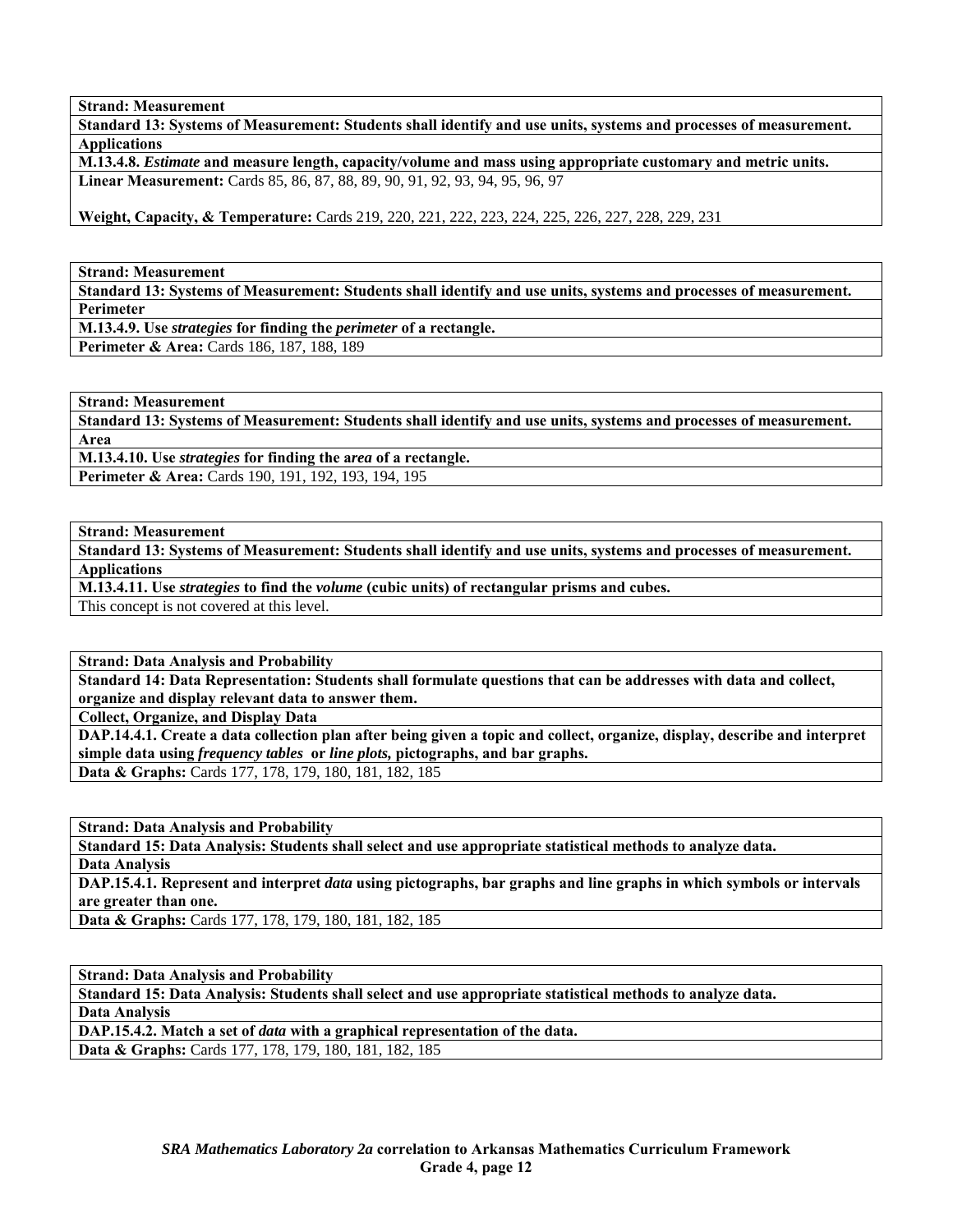**Strand: Data Analysis and Probability** 

**Standard 16: Inferences and Predictions: Students shall develop and evaluate inferences and predictions that are based on data.** 

**Inferences and Predictions** 

**DAP.16.4.1. Make predictions for a given set of** *data.* 

**Data & Graphs:** Cards 177, 178, 179, 180, 181, 182, 185

**Strand: Data Analysis and Probability** 

**Standard 17: Probability: Students shall understand and apply basic concepts of probability.** 

**Probability** 

**DAP.17.4.1. Use fractions to predict** *probability* **of an event.** 

**Probability:** Cards 284, 285, 286, 288

**Strand: Data Analysis and Probability** 

**Standard 17: Probability: Students shall understand and apply basic concepts of probability.** 

**Probability** 

**DAP.17.4.2. Conduct simple** *probability* **experiments, record the data and draw conclusions about the likelihood of possible** *outcomes* **(roll number cubes, pull tiles from a bag, spin a spinner, or determine the fairness of the game). Probability:** Cards 284, 285, 286, 287, 288

**Strand: Data Analysis and Probability** 

**Standard 17: Probability: Students shall understand and apply basic concepts of probability.** 

**Probability** 

**DAP.17.4.3. Find all possible combinations of 2 or 3 sets of objects.** 

**Probability:** Cards 281, 282, 283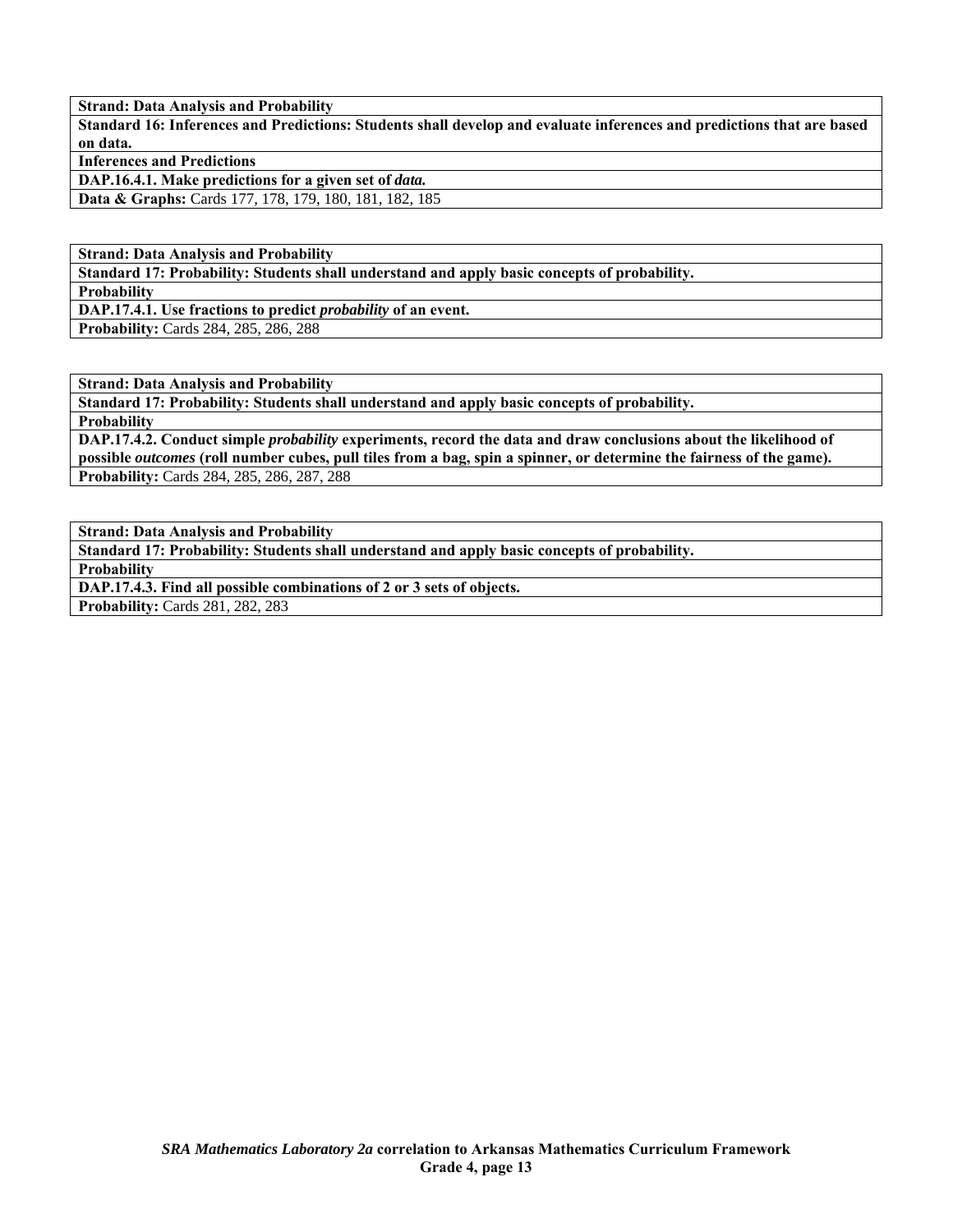# *SRA Mathematics Laboratory 2b*  **correlation to Arkansas Mathematics Curriculum Framework Grade 5**

**Strand: Number and Operations Standard 1: Number Sense: Students shall understand numbers, ways of representing numbers, relationships among numbers and number systems. Rational Numbers NO.1.5.1. Use** *models* **and visual representations to develop the concepts of the following: Fractions:** • **Parts of unit wholes**  • **Parts of a collection**  • **Locations on a number** *line* • **Locations on ruler (***benchmark fractions***)**  • **Divisions of whole numbers. Ratios:** • **Part-to-part (2 boys to 3 girls)**  • **Part-to-whole (2 boys to 5 people). Percents:** • **Part-to-100. Linear Measurement:** Cards 51, 52, 53, 54, 55 **Fraction Concepts:** Cards 118, 119, 120, 121, 122, 123, 124, 125, 126, 127, 128 **Coordinate Graphs:** Cards 229, 230, 231 **Decimal Concepts:** Cards 262, 263, 264, 266

**Percent Concepts:** Cards 290, 291, 292, 293, 294, 295, 296, 297, 298, 299, 300

### **Strand: Number and Operations**

**Standard 1: Number Sense: Students shall understand numbers, ways of representing numbers, relationships among numbers and number systems.** 

**Rational Numbers** 

**NO.1.5.2. Develop understanding of decimal** *place value* **using** *models.* 

**Decimal Concepts:** Cards 218, 219, 221, 222, 223, 224, 225, 226, 227, 228, 231

**Strand: Number and Operations** 

**Standard 1: Number Sense: Students shall understand numbers, ways of representing numbers, relationships among numbers and number systems.** 

**Rational Numbers** 

**NO.1.5.3. Identify decimal and** *percent equivalents* **for** *benchmark fractions.*  **Decimal Concepts:** Cards 220, 229, 230, 231

**Percent Concepts:** Cards 290, 291, 292, 293, 294, 295, 296, 297, 298, 299, 300

**Strand: Number and Operations** 

**Standard 1: Number Sense: Students shall understand numbers, ways of representing numbers, relationships among numbers and number systems.** 

**Rational Numbers** 

**NO.1.5.4. Round and compare decimals to a given** *place value* **(***whole number***, tenths, hundredths). Decimal Concepts:** Cards 224, 225, 226, 227, 228, 231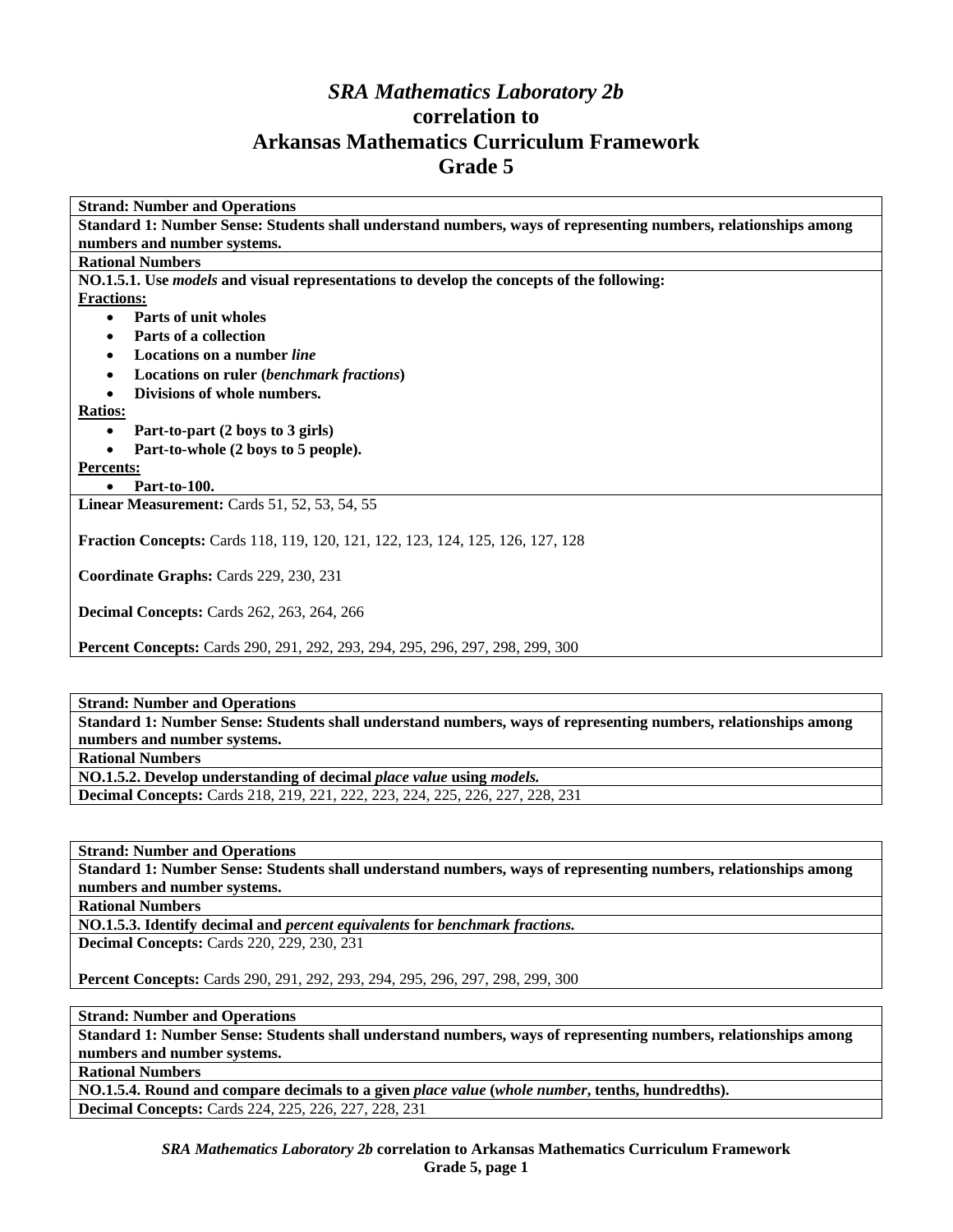**Standard 1: Number Sense: Students shall understand numbers, ways of representing numbers, relationships among numbers and number systems.** 

**Rational Numbers** 

**NO.1.5.5. Use** *models of benchmark fractions* **and their equivalents forms:** 

- **To analyze the size of fractions**
- **To determine that simplification does not change the value of the fraction**
- **To convert between** *mixed numbers* **and** *improper fractions.*

**Fraction Concepts:** Cards 118, 119, 120, 121, 122, 123, 124, 125, 126, 127, 128

**Add Fractions:** Cards 139, 140, 144, 147, 148, 149, 150

**Subtract Fractions:** Cards 166, 167, 168, 169, 170, 171, 172

**Strand: Number and Operations** 

**Standard 1: Number Sense: Students shall understand numbers, ways of representing numbers, relationships among numbers and number systems.** 

**Rational Numbers** 

**NO.1.5.6. Use models to differentiate between** *perfect squares* **up to 100 and other numbers.** 

**Representing Numbers:** Cards 41, 42, 44

**Strand: Numbers and Operations** 

**Standard 2: Properties of Number Operations: Students shall understand meanings of operations and how they relate to one another.** 

**Number Theory** 

**NO.2.5.1. Use** *divisibility rules* **to determine if a number is a** *factor* **of another number (2, 3, 5, 10).** 

Patterns & Numbers: Cards 105, 106, 110, 111, 112, 113

**Strand: Numbers and Operations** 

**Standard 2: Properties of Number Operations: Students shall understand meanings of operations and how they relate to one another.** 

**Number Theory** 

**NO.2.5.2. Identify** *commutative* **and** *associative* **properties.** 

**Basic Facts:** Cards 2, 6, 8, 14

**Strand: Numbers and Operations** 

**Standard 2: Properties of Number Operations: Students shall understand meanings of operations and how they relate to one another. Number Theory** 

**NO.2.5.3. Identify the** *distributive property* **by using physical models to solve computation and real world problems. Basic Facts: Cards 9, 12, 14** 

**Strand: Numbers and Operations Standard 2: Properties of Number Operations: Students shall understand meanings of operations and how they relate to one another. Number Theory** 

**NO.2.5.4. Apply rules (conventions) for** *order of operations* **to whole numbers where the left to right computations are modified only by the use of parentheses.** 

**Representing Numbers:** Cards 48, 49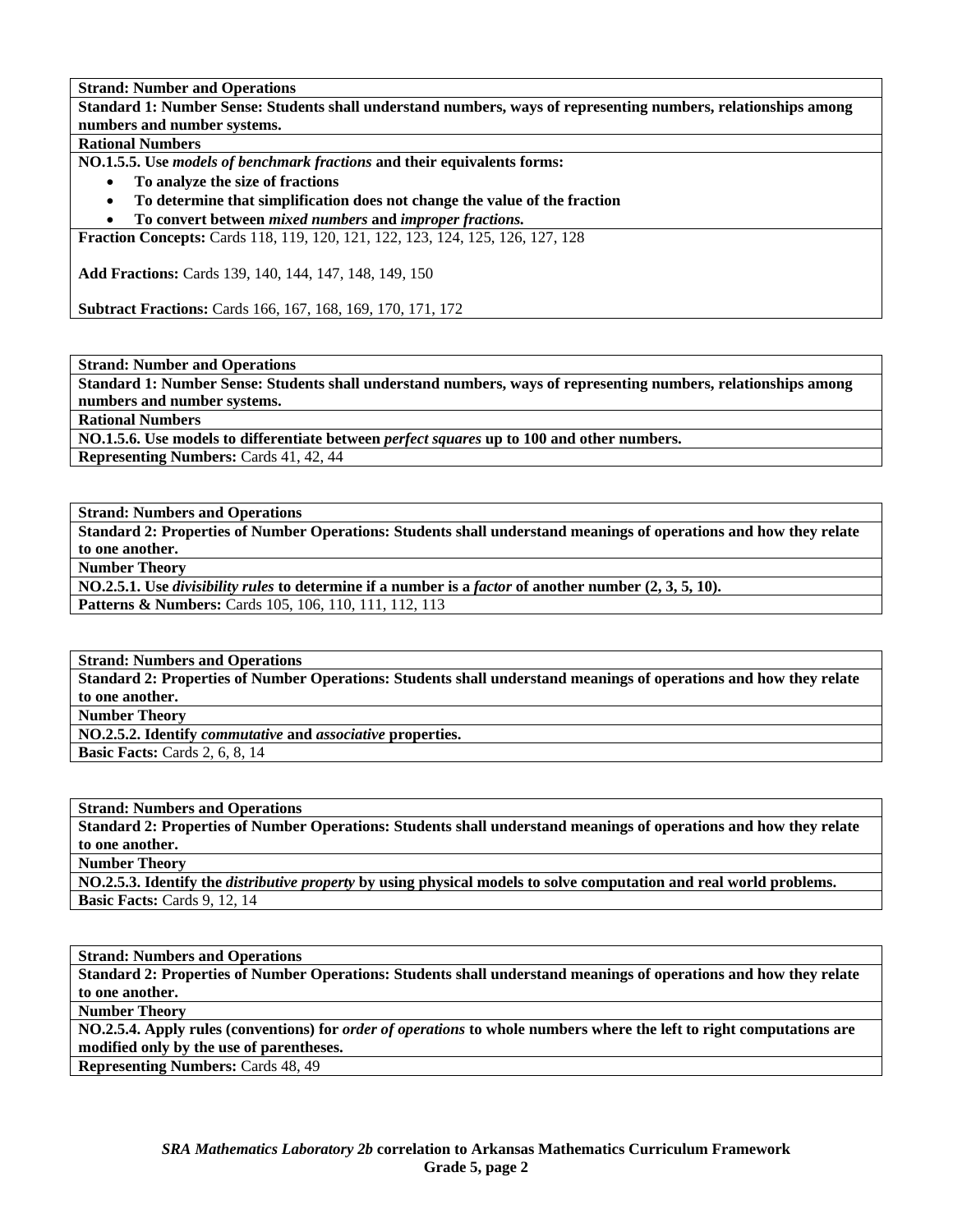**Standard 2: Properties of Number Operations: Students shall understand meanings of operations and how they relate to one another.** 

**Understand Operations** 

**NO.2.5.5. Model addition, subtraction, and multiplication of fractions with like and unlike denominators and decimals. Add Fractions:** Cards 139, 140, 141, 142, 143, 144, 145, 146, 147, 148, 149, 150

**Subtract Fractions:** Cards 165, 166, 167, 168, 169, 170, 171, 172, 173, 174, 175, 176

**Multiply & Divide Fractions:** Cards 189, 190, 191, 192, 193, 194, 195, 196, 197, 198, 199, 200

**Add & Subtract Decimals:** Cards 243, 244, 245, 246, 247, 248, 249, 250, 251, 252, 253, 254

**Multiply & Divide Decimals:** Cards 267, 268, 269, 270, 271, 272, 273, 274, 275, 276, 277, 278

**Strand: Numbers and Operations** 

**Standard 3: Numerical Operations and Estimation: Students shall compute fluently and make reasonable estimates. Computational Fluency** 

**NO.3.5.1. Develop and use a variety of** *algorithms* **with** *computational fluency* **to perform** *whole number* **operations using addition and subtraction (up to 5-digit numbers), multiplication (up to 3-digit x 2-digit), division (up to 2-digit divisor) interpreting remainders, including real world problems.** 

**Add & Subtract Whole Numbers:** Cards 25, 26, 27, 28, 29, 30, 31, 32, 33, 34, 35, 36, 37, 38

**Multiply Whole Numbers:** Cards 61, 62, 63, 64, 65, 66, 67, 68, 69, 70, 71, 72, 73, 74, 75, 76

**Divide Whole Numbers:** Cards 88, 89, 90, 91, 92, 93, 94, 95, 96, 97, 98, 99, 100, 101, 102, 103, 104

**Strand: Numbers and Operations** 

**Standard 3: Numerical Operations and Estimation: Students shall compute fluently and make reasonable estimates. Computational Fluency** 

**NO.3.5.2. Develop and use** *algorithms***:** 

- **To add and subtract numbers containing decimals (up to thousandths place)**
- **To multiply decimals (hundredths x tenths)**
- **To divide decimals by** *whole numbers* **divisors**
- **To add and subtract fractions with like denominators.**

**Add Fractions:** Cards 139, 140, 141, 142, 143, 144, 145, 146, 147, 148, 149, 150

**Subtract Fractions:** Cards 165, 166, 167, 168, 169, 170, 171, 172, 173, 174, 175, 176

**Multiply & Divide Fractions:** Cards 189, 190, 191, 192, 193, 194, 195, 196, 197, 198, 199, 200

**Add & Subtract Decimals:** Cards 243, 244, 245, 246, 247, 248, 249, 250, 251, 252, 253, 254

**Multiply & Divide Decimals:** Cards 267, 268, 269, 270, 271, 272, 273, 274, 275, 276, 277, 278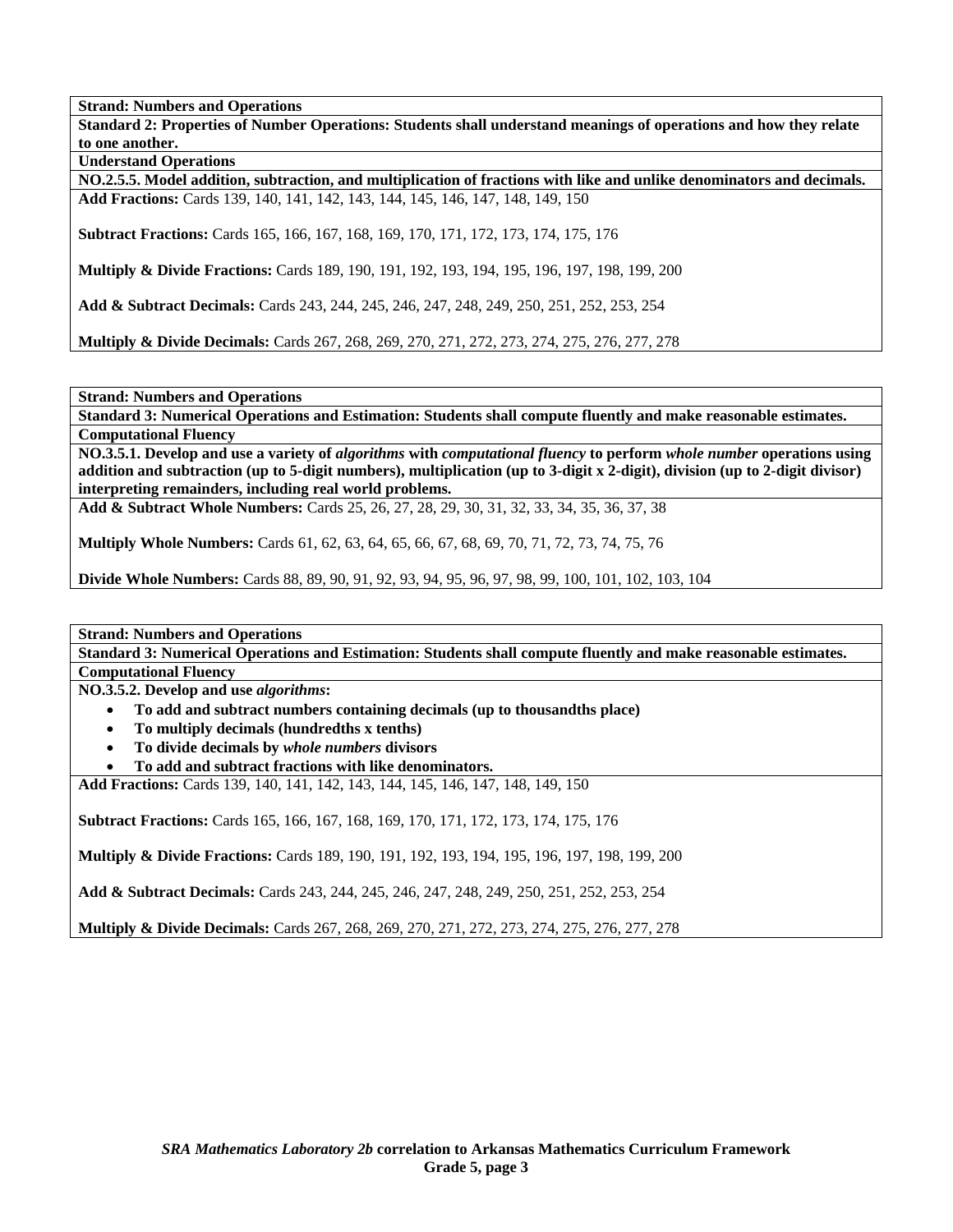**Standard 3: Numerical Operations and Estimation: Students shall compute fluently and make reasonable estimates. Computational Fluency NO.3.5.3. Solve, with and without appropriate** *technology***, two-step problems using a variety of methods and tools (i.e., objects, mental computation, paper and pencil). Add & Subtract Whole Numbers:** Cards 25, 26, 27, 28, 29, 30, 31, 32, 33, 34, 35, 36, 37, 38 Linear Measurement: Cards 58, 59, 60 **Multiply Whole Numbers:** Cards 61, 62, 63, 64, 65, 66, 67, 68, 69, 70, 71, 72, 73, 74, 75, 76 **Divide Whole Numbers:** Cards 88, 89, 90, 91, 92, 93, 94, 95, 96, 97, 98, 99, 100, 101, 102, 103, 104 **Fraction Concepts:** Cards 118, 119, 120, 121, 122, 123, 124, 125, 126, 127, 128 **Add Fractions:** Cards 139, 140, 141, 142, 143, 144, 145, 146, 147, 148, 149, 150 **Data & Graphs:** Cards 151, 152, 153, 154 **Subtract Fractions:** Cards 165, 166, 167, 168, 169, 170, 171, 172, 173, 174, 175, 176 **Weight, Capacity, Temperature & Time: Card 186 Multiply & Divide Fractions:** Cards 189, 190, 191, 192, 193, 194, 195, 196, 197, 198, 199, 200 **Add & Subtract Decimals:** Cards 243, 244, 245, 246, 247, 248, 249, 250, 251, 252, 253, 254 **Multiply & Divide Decimals:** Cards 267, 268, 269, 270, 271, 272, 273, 274, 275, 276, 277, 278 **Percent Concepts:** Cards 290, 291, 292, 293, 294, 295, 296, 297, 298, 299, 300

**Strand: Numbers and Operations Standard 3: Numerical Operations and Estimation: Students shall compute fluently and make reasonable estimates. Estimation NO.3.5.4. Develop and use** *strategies* **to** *estimate* **the results of** *whole number* **computations and to judge the reasonableness of such results. Add & Subtract Whole Numbers:** Cards 25, 31 **Representing Numbers:** Cards 39, 40, 44 **Multiply Whole Numbers:** Cards 62, 66, 69, 76 **Divide Whole Numbers:** Cards 89, 95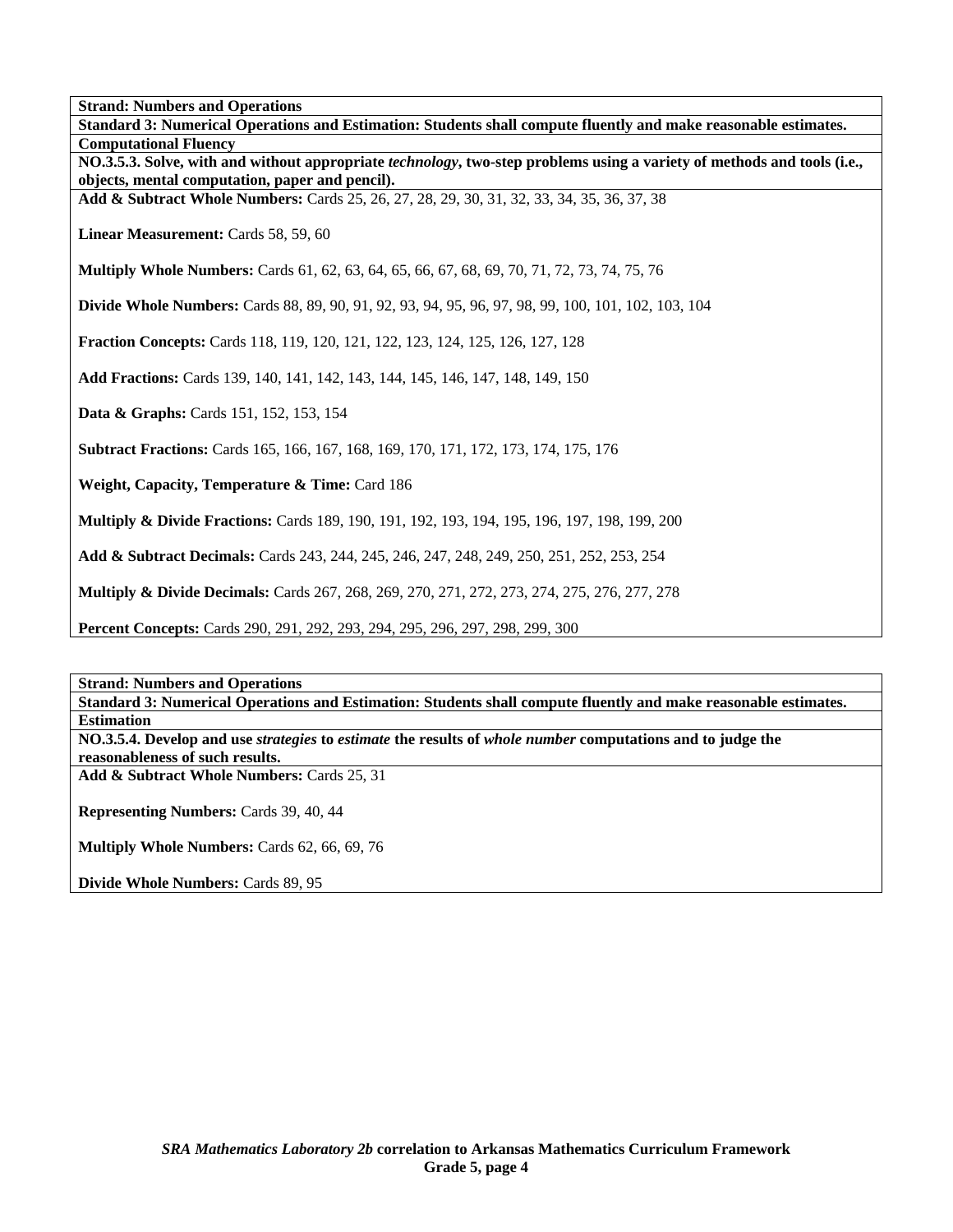**Standard 3: Numerical Operations and Estimation: Students shall compute fluently and make reasonable estimates. Application of Computation** 

**NO.3.5.5. Use** *factors* **of numbers:** 

- **To introduce exponents**
- **To find common** *factors* **of two numbers**
- **To simplify fractions to the lowest terms.**

**Representing Numbers:** Cards 41, 42, 43, 44

Patterns & Numbers: Cards 105, 106, 107, 108, 111, 112, 113

**Fraction Concepts:** Cards 121, 122, 123, 124

**Add Fractions:** Cards 139, 140, 141, 142, 143, 144, 145, 146, 147, 148, 149, 150

**Subtract Fractions:** Cards 165, 166, 167, 168, 169, 170, 171, 172, 173, 174, 175, 176

**Multiply & Divide Fractions:** Cards 189, 190, 191, 192, 193, 194, 195, 196, 197, 198, 199, 200

**Strand: Algebra** 

**Standard 4: Patterns, Relations, and Functions: Students shall recognize, describe, and develop patterns, relations, and functions.** 

**Patterns, Relations and Functions** 

**A.4.5.1. Solve problems by finding the next term or missing term in a pattern or** *function* **table using real world situations.** 

Patterns & Numbers: Cards 114, 115, 116, 117

**Strand: Algebra** 

**Standard 4: Patterns, Relations, and Functions: Students shall recognize, describe, and develop patterns, relations, and functions.** 

**Patterns, Relations and Functions** 

**A.4.5.2. Interpret and write a rule for a one-operation** *function* **table.** 

**Basic Facts:** Cards 13, 14

**Add & Subtract Whole Numbers:** Cards 33, 38

**Patterns & Numbers:** Cards 114, 115, 116, 117

**Strand: Algebra** 

**Standard 5: Algebraic Representations: Students shall represent and analyze mathematical situations and structures using algebraic symbols.** 

**Expression, Equations and Inequalities** 

**A.5.5.1. Model and solve simple** *equations* **by informal methods using manipulatives and appropriate** *technology.* 

**Basic Facts:** Cards 2, 6, 8, 9, 14

**Add & Subtract Whole Numbers:** Cards 37, 38

**Multiply Whole Numbers:** Cards 65, 66

**Divide Whole Numbers:** Cards 97, 104

**Patterns & Numbers:** Cards 114, 115, 116, 117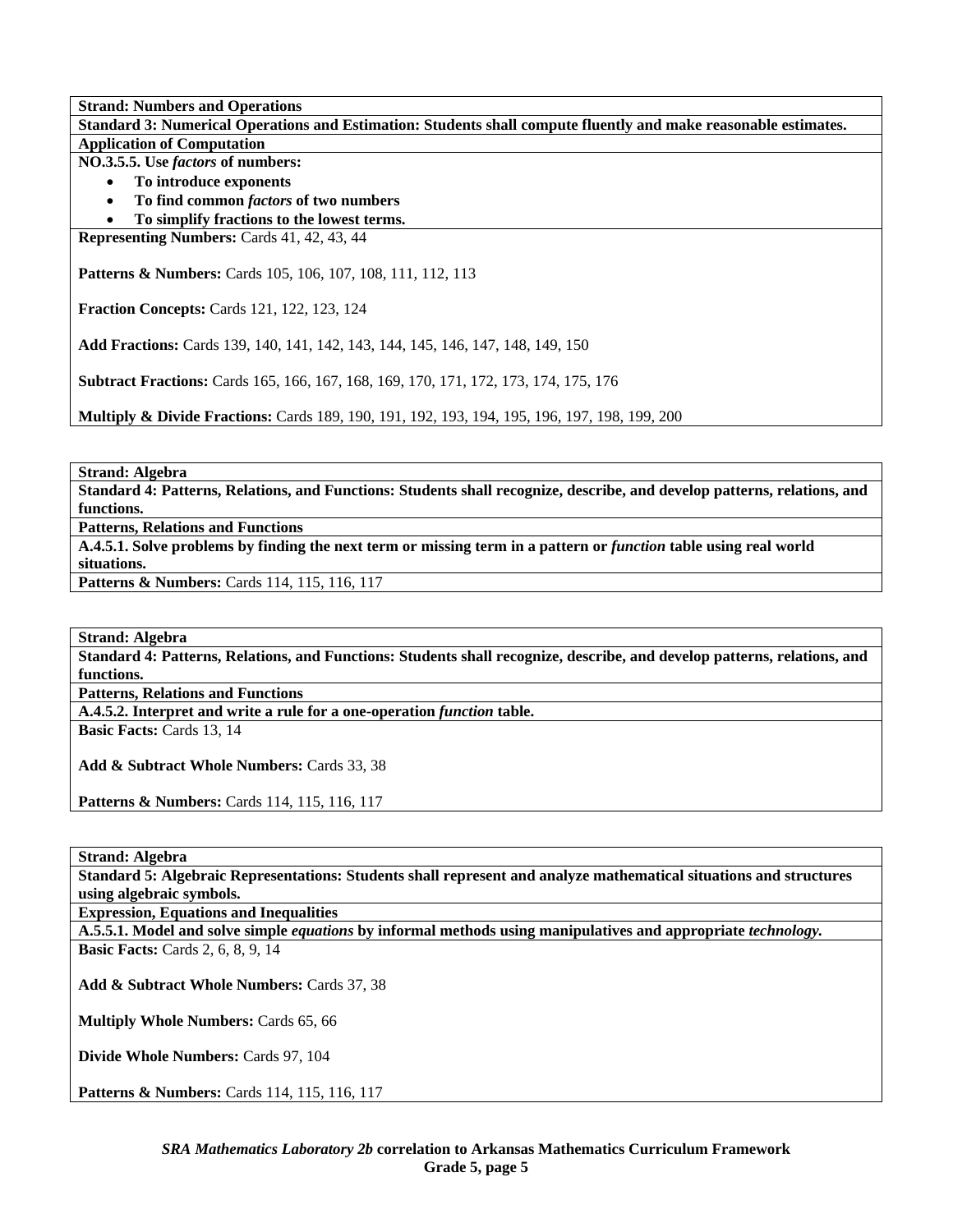**Strand: Algebra** 

**Standard 5: Algebraic Representations: Students shall represent and analyze mathematical situations and structures using algebraic symbols.** 

**Expression, Equations and Inequalities** 

**A.5.5.2. Write** *expressions* **containing one** *variable* **(a letter representing an unknown quantity) using rules for addition and subtraction.** 

**Basic Facts:** Cards 2, 5, 6, 8, 9, 12, 14

**Add & Subtract Whole Numbers:** Cards 37, 38

**Multiply Whole Numbers:** Cards 65, 66

**Divide Whole Numbers:** Cards 97, 108

**Strand: Algebra** 

**Standard 5: Algebraic Representations: Students shall represent and analyze mathematical situations and structures using algebraic symbols.** 

**Expression, Equations and Inequalities** 

**A.5.5.3. Select, write and evaluate** *algebraic expressions* **with one** *variable* **by substitution.** 

**Basic Facts:** Cards 2, 5, 6, 8, 9, 12, 14

**Add & Subtract Whole Numbers:** Cards 37, 38

**Multiply Whole Numbers:** Cards 65, 66

**Divide Whole Numbers:** Cards 97, 104

**Patterns & Numbers:** Cards 114, 115, 116, 117

**Strand: Algebra** 

**Standard 6: Algebraic Models: Students shall develop and apply mathematical models to represent and understand quantitative relationships.** 

**Algebraic Models and Relationships** 

**A.6.5.1. Draw conclusions and make predictions, with and without appropriate** *technology***, from models, tables and** *line graphs.* 

**Add & Subtract Whole Numbers:** Cards 33, 38

Patterns & Numbers: Cards 114, 115, 116, 117

**Data & Graphs:** Cards 155, 156, 157, 158, 159, 160, 161

**Probability:** Cards 280, 281, 282, 283, 284, 285, 286, 287, 288, 289

**Strand: Algebra** 

**Standard 7: Analysis of Change: Students shall analyze change in various contexts.** 

**Analyze Change** 

**A7.5.1. Model and describe quantities that change using real world situations.** 

This concept is not covered at this level.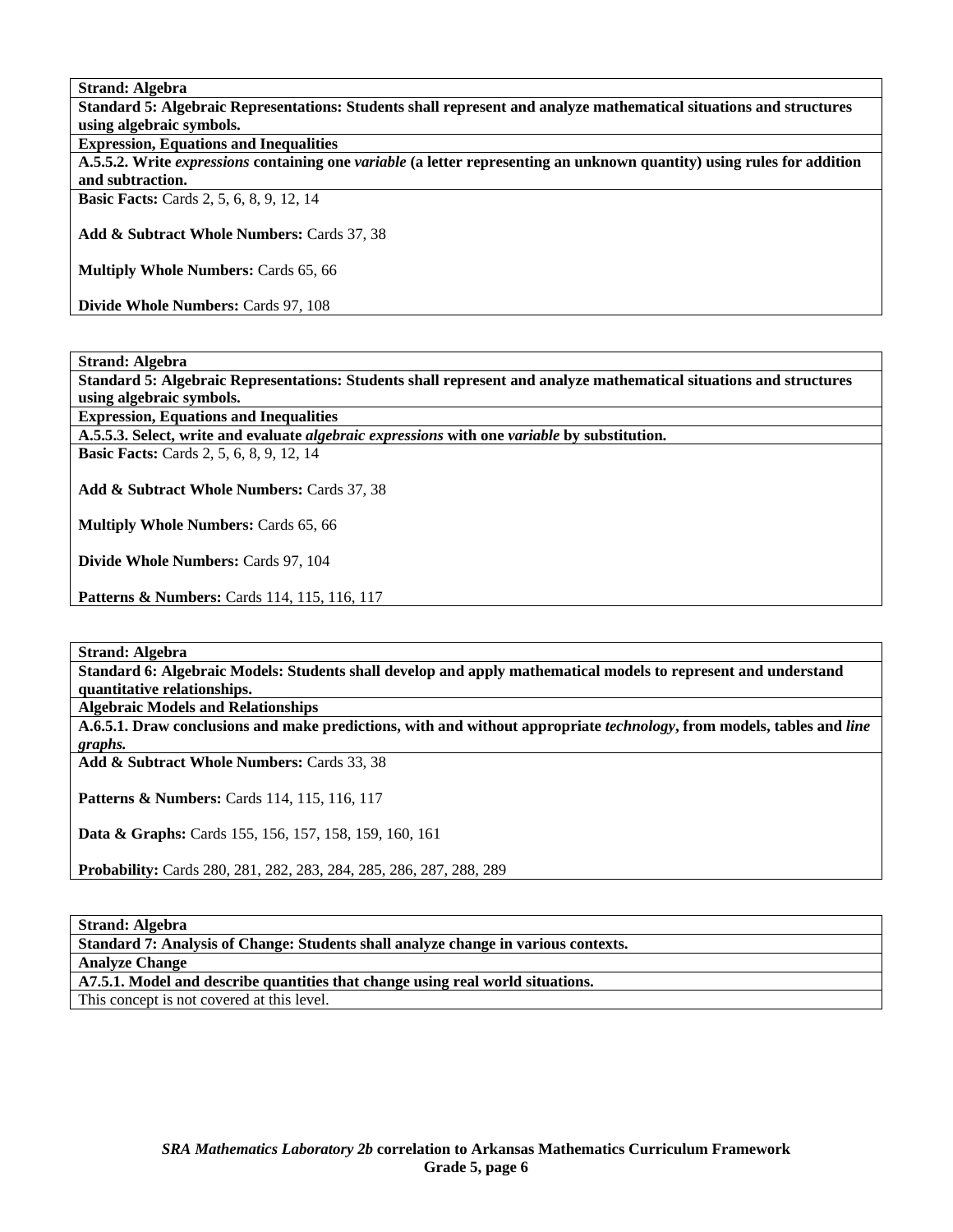**Strand: Geometry Standard 8: Geometric Properties: Students shall analyze characteristics and properties of 2 and 3 dimensional geometric shapes and develop mathematical arguments about geometric relationships. Characteristics of Geometric Shapes** 

**G.8.5.1. Identify and model regular and** *irregular polygons* **including decagon.** 

**Geometric Basics:** Cards 83, 84, 87

**Geometric Figures:** Cards 130, 131, 132, 133

**Spatial Sense & Transformations:** Cards 235, 236, 237

**Strand: Geometry** 

**Standard 8: Geometric Properties: Students shall analyze characteristics and properties of 2 and 3 dimensional geometric shapes and develop mathematical arguments about geometric relationships.** 

**Characteristics of Geometric Shapes** 

**G.8.5.2. Identify and draw** *congruent, adjacent, obtuse, acute, right* **and** *straight* **angles (label parts of an angle:** *vertex, rays, interior* **and** *exterior***).** 

**Geometric Basics:** Cards 79, 80, 81, 82

**Geometric Figures:** Cards 129, 130, 131, 132, 133

**Strand: Geometry** 

**Standard 8: Geometric Properties: Students shall analyze characteristics and properties of 2 and 3 dimensional geometric shapes and develop mathematical arguments about geometric relationships.** 

**Characteristics of Geometric Shapes** 

**G.8.5.3. Model and identify** *circle, radius, diameter, center, circumference* **and chord.** 

**Geometric Basics:** Cards 86, 87

Perimeter, Area & Volume: Cards 203, 210

**Strand: Geometry** 

**Standard 8: Geometric Properties: Students shall analyze characteristics and properties of 2 and 3 dimensional geometric shapes and develop mathematical arguments about geometric relationships.** 

**Characteristics of Geometric Shapes** 

**G.8.5.4. Model and identify the properties of** *congruent* **figures.** 

**Geometric Figures:** Cards 135, 136, 137, 138

**Spatial Sense & Transformations:** Card 235

**Strand: Geometry** 

**Standard 9: Transformation of Shapes: Students shall apply transformations and the use of symmetry to analyze mathematical situations.** 

**Symmetry and Transformations** 

**G.9.5.1. Predict and describe the results of** *translation* **(slide),** *reflection* **(flip),** *rotation* **(turn), showing that the transformed shape remains unchanged.** 

**Spatial Sense & Transformations:** Cards 233, 234, 235, 237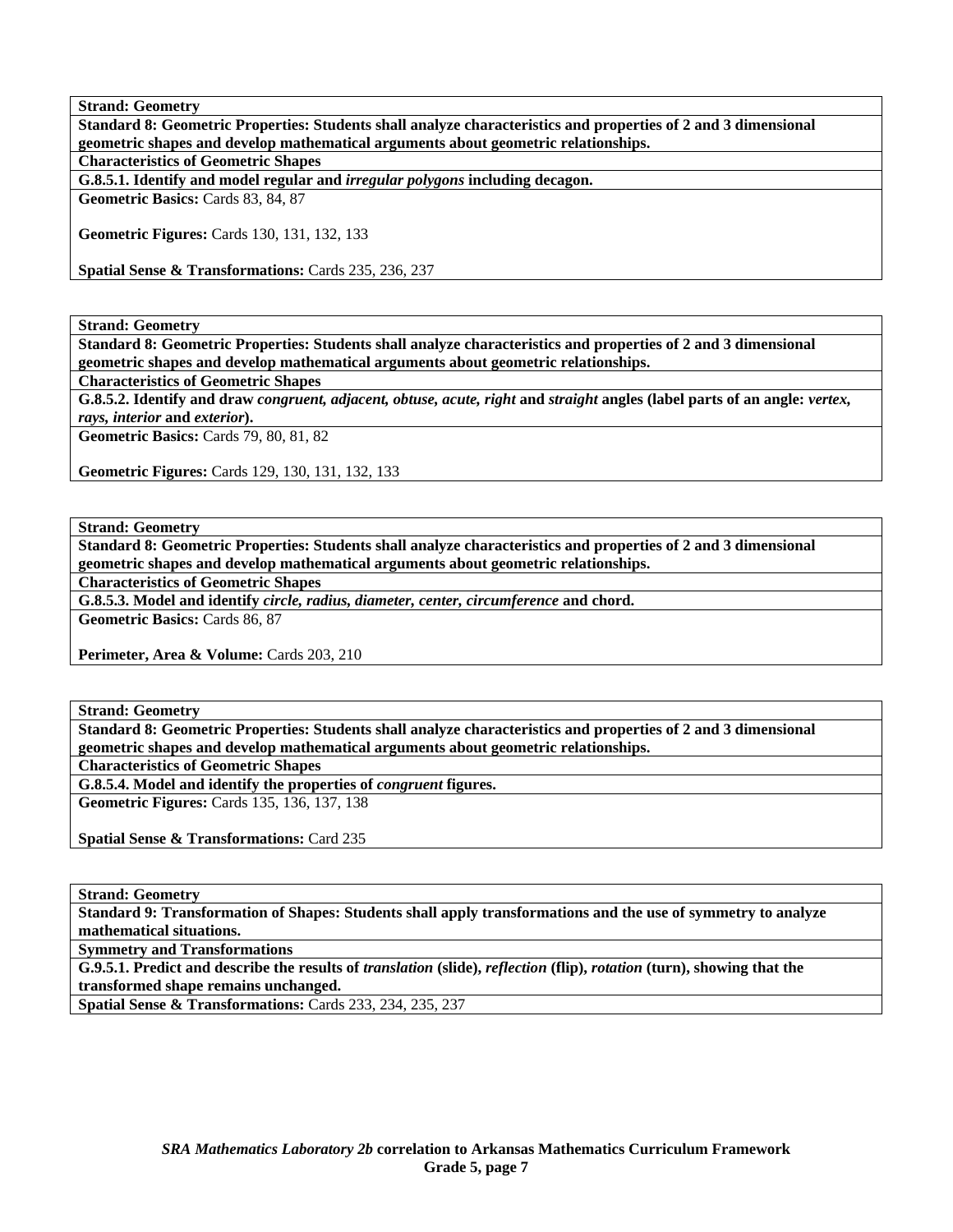**Strand: Geometry** 

**Standard 10: Coordinate Geometry: Students shall specify locations and describe spatial relationships using coordinate geometry and other representational systems.** 

**Coordinate Geometry** 

**G.10.5.1. Use geometric vocabulary (horizontal/x-axis, vertical/y-axis,** *ordered pairs***) to describe the location and plot points in** *Quadrant I.* 

**Coordinate Graphs:** Cards 255, 256, 257, 258, 259, 260, 261, 265, 266

**Strand: Geometry** 

**Standard 11: Visualization and Geometric Models: Students shall use visualization, spatial reasoning, and geometric modeling.** 

**Spatial Visualizations and Models** 

**G.11.5.1. Using grid paper, draw and identify two-dimensional patterns (***nets***) for** *cubes.* 

**Spatial Sense & Transformations:** Cards 240, 242

**Strand: Measurement** 

**Standard 12: Physical Attributes: Students shall use attributes and tools to describe and compare mathematical and real-world objects.** 

**Attributes and Tools** 

**M.12.5.1. Identify and select appropriate units and tools to measure.** 

**Linear Measurement: Cards 50, 51, 54, 55** 

**Geometric Basics:** Cards 81, 82

**Weight, Capacity, Temperature & Time:** Cards 177, 178, 181, 182, 186, 187, 188

**Perimeter, Area & Volume:** Cards 201, 202, 203, 204, 205, 206, 207, 208, 209, 210, 211, 212, 213, 214, 215, 216, 217

**Strand: Measurement** 

**Standard 12: Physical Attributes: Students shall use attributes and tools to describe and compare mathematical and real-world objects.** 

**Attributes and Tools** 

**M.12.5.2. Make conversions within the customary measurement system in real world problems.** 

**Linear Measurement:** Cards 53, 55, 57, 59, 60

**Weight, Capacity, Temperature & Time:** Cards 179, 182, 183, 185, 188

**Strand: Measurement** 

**Standard 12: Physical Attributes: Students shall use attributes and tools to describe and compare mathematical and real-world objects.** 

**Attributes and Tools** 

**M.12.5.3. Establish through experiences benchmarks prefixes of milli-, centi-, and kilo-.** 

**Linear Measurement:** Cards 52, 55, 56, 58, 60

**Weight, Capacity, Temperature & Time: Cards 178, 180, 181, 182, 184, 188**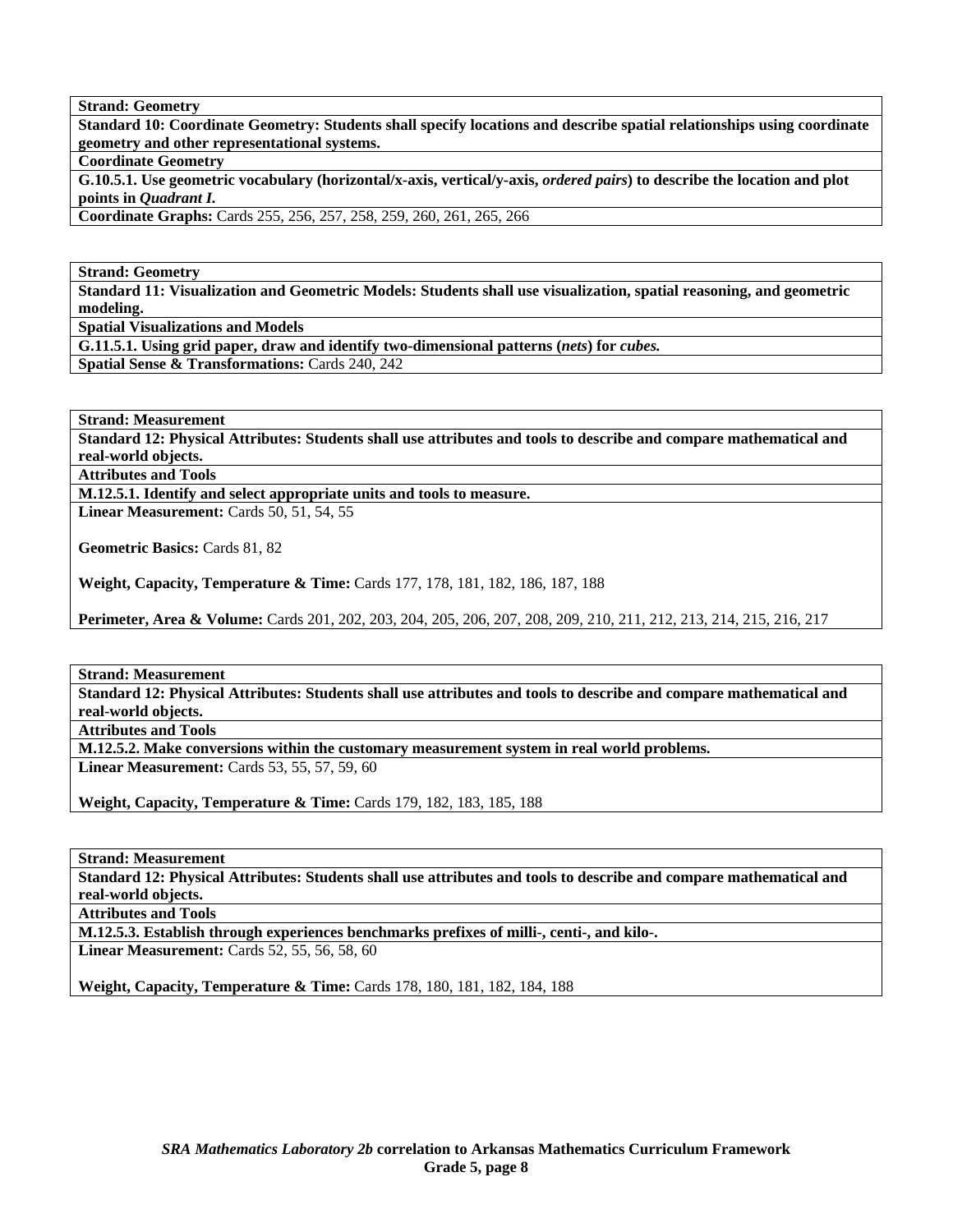**Strand: Measurement** 

**Standard 12: Physical Attributes: Students shall use attributes and tools to describe and compare mathematical and real-world objects.** 

**Attributes and Tools** 

**M.12.5.4. Understand when to use** *linear* **units to describe** *perimeter, square* **units to describe** *area* **or** *surface area,* **and cubic units to describe** *volume,* **in real world situations.** 

**Perimeter, Area & Volume:** Cards 201, 202, 203, 204, 205, 206, 207, 208, 209, 210, 211, 212, 213, 214, 215, 216, 217

**Spatial Sense & Transformations:** Cards 239, 242

**Strand: Measurement** 

**Standard 12: Physical Attributes: Students shall use attributes and tools to describe and compare mathematical and real-world objects.** 

**Attributes and Tools** 

**M.12.5.5. Model the differences between covering the faces (***surface area/nets***) and finding the** *interior* **(***volume* **of** *cubes***). Perimeter, Area & Volume:** Cards 212, 213, 214, 215, 216, 217

**Strand: Measurement** 

**Standard 13: Systems of Measurement: Students shall identify and use units, systems and processes of measurement. Attributes and Tools** 

**M.13.5.1. Solve real world problems involving one** *elapsed time,* **counting forward (calendar and clock).**  Weight, Capacity, Temperature & Time: Cards 186, 187, 188

**Strand: Measurement** 

**Standard 13: Systems of Measurement: Students shall identify and use units, systems and processes of measurement. Attributes and Tools** 

**M.13.5.2. Determine which unit of measure or measurement tool matches the context for a problem situation. Linear Measurement:** Cards 50, 51, 52, 53, 54, 55, 56, 57, 58, 59, 60

**Geometric Basics:** Cards 81, 82

**Weight, Capacity, Temperature & Time:** Cards 177, 178, 179, 180, 181, 182, 183, 184, 185, 186, 187, 188

**Perimeter, Area & Volume:** Cards 201, 202, 203, 204, 205, 206, 207, 208, 209, 210, 211, 212, 213, 214, 215, 216, 217

**Strand: Measurement** 

**Standard 13: Systems of Measurement: Students shall identify and use units, systems and processes of measurement. Attributes and Tools** 

**M.13.5.3. Draw and measure distance to the nearest cm and ¼ inch accurately.** 

**Linear Measurement: Cards 50, 51, 54, 55** 

**Strand: Measurement** 

**Standard 13: Systems of Measurement: Students shall identify and use units, systems and processes of measurement. Attributes and Tools** 

**M.13.5.4. Develop and use** *strategies* **to solve real world problems involving** *perimeter* **and** *area* **of rectangles. Perimeter, Area & Volume:** Cards 201, 202, 204, 205, 206, 207, 208, 209, 210, 211, 212, 213, 216, 217

**Spatial Sense & Transformations:** Cards 239, 242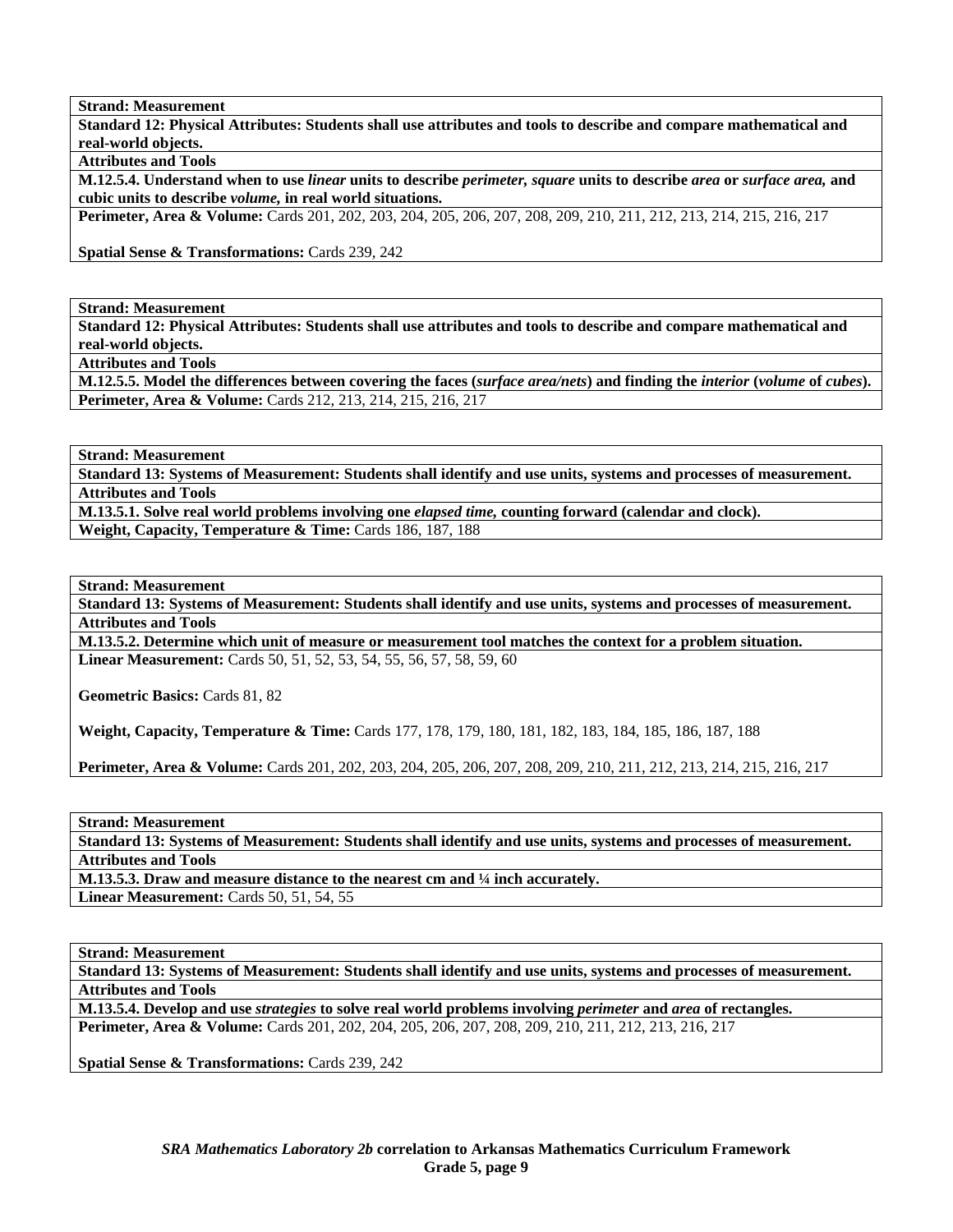**Strand: Measurement** 

**Standard 13: Systems of Measurement: Students shall identify and use units, systems and processes of measurement. Attributes and Tools** 

**M.13.5.5. Count the distance between two points on a horizontal or vertical** *line* **and compare the lengths of the paths on a grid.** 

Linear Measurement: Cards 51, 54, 55

**Coordinate Graphs:** Cards 260, 261, 262, 263, 264, 266

**Strand: Measurement** 

**Standard 13: Systems of Measurement: Students shall identify and use units, systems and processes of measurement. Attributes and Tools** 

**M.13.5.6. Use benchmark angles (e.g., 45 degrees, 90 degrees, 120 degrees, 180 degrees) to estimate the measure of angles.** 

**Geometric Basics:** Cards 79, 80, 81, 82

**Geometric Figures:** Card 132

**Strand: Data Analysis and Probability** 

**Standard 14: Data Representation: Students shall formulate questions that can be addresses with data and collect, organize and display relevant data to answer them.** 

**Collect, Organize, and Display Data** 

**DAP.14.5.1. Develop appropriate questions for surveys.** 

**Data & Graphs:** Cards 155, 156, 157, 158, 159, 160, 161, 162, 163, 164

**Strand: Data Analysis and Probability** 

**Standard 14: Data Representation: Students shall formulate questions that can be addresses with data and collect, organize and display relevant data to answer them.** 

**Collect, Organize, and Display Data** 

**DAP.14.5.2. Collect numerical and categorical data using surveys, observations and experiments that would result in**  *bar graphs, line graphs, line plots* **and** *stem-and-leaf plots.* 

**Data & Graphs:** Cards 155, 156, 157, 158, 159, 160, 161, 162, 163, 164

**Strand: Data Analysis and Probability** 

**Standard 14: Data Representation: Students shall formulate questions that can be addresses with data and collect, organize and display relevant data to answer them.** 

**Collect, Organize, and Display Data** 

**DAP.14.5.3. Construct and interpret** *frequency tables,* **charts,** *line plots, stem-and-leaf plots* **and** *bar graphs.*  **Data & Graphs:** Cards 155, 156, 157, 158, 159, 160, 161, 162, 163, 164

**Strand: Data Analysis and Probability** 

**Standard 15: Data Analysis: Students shall select and use appropriate statistical methods to analyze data.** 

**Data Analysis** 

**DAP.15.5.1. Interpret** *graphs* **such as** *line graphs, double bar graphs,* **and** *circle graphs.* 

**Data & Graphs:** Cards 157, 158, 159, 160, 161, 164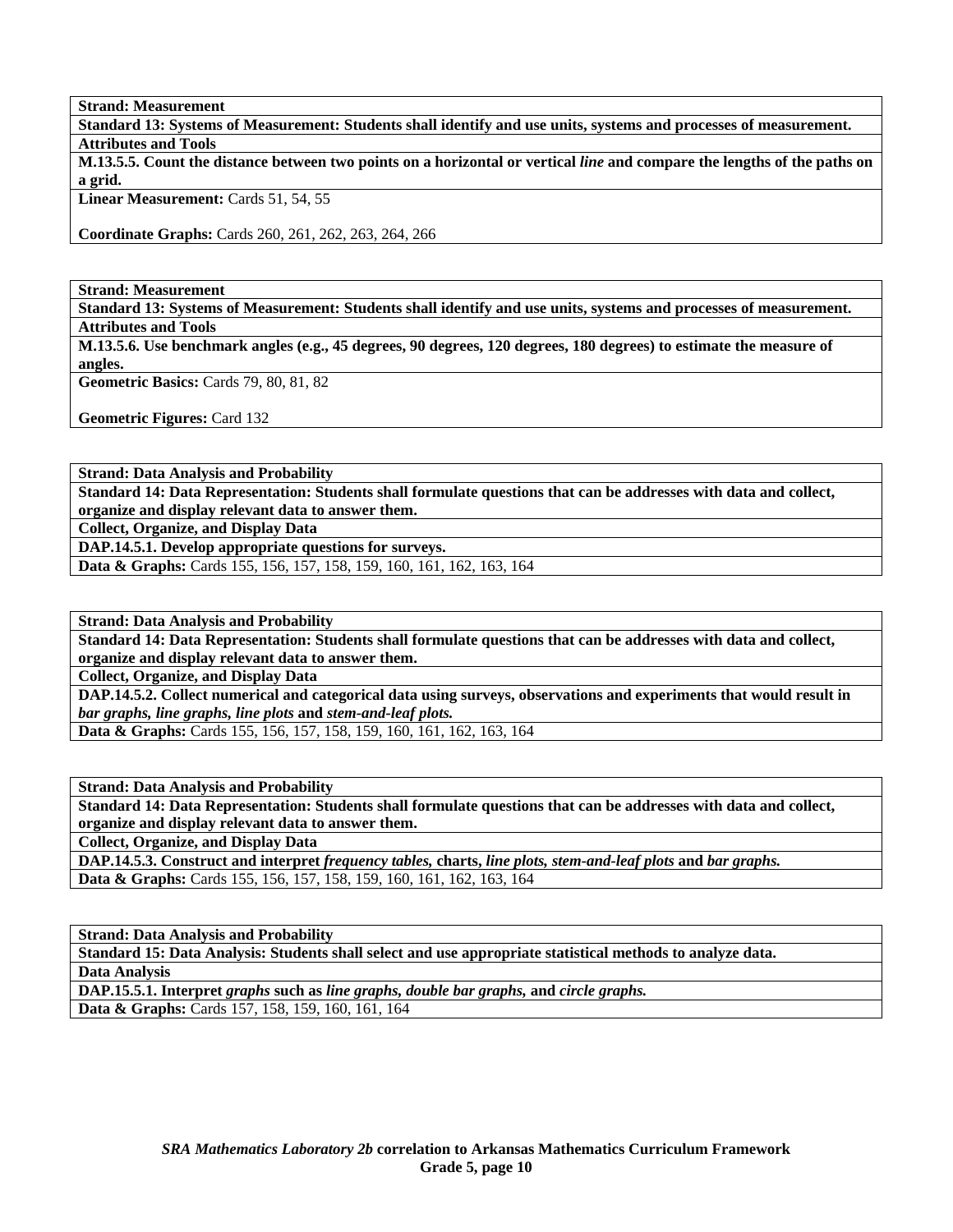**Strand: Data Analysis and Probability** 

**Standard 15: Data Analysis: Students shall select and use appropriate statistical methods to analyze data. Data Analysis** 

**DAP.15.5.2. Determine, with and without appropriate** *technology***, the** *range, mean, median* **and** *mode* **(***whole number*  **data sets) and explain what each indicates about the set of data.** 

**Data & Graphs:** Cards 151, 152, 153, 154, 155, 156

**Strand: Data Analysis and Probability** 

**Standard 16: Inferences and Predictions: Students shall develop and evaluate inferences and predictions that are based on data.** 

**Data Analysis** 

**DAP.16.5.1. Make predictions and justify conclusions based on data.**

**Data & Graphs:** Cards 151, 152, 153, 154, 155, 156, 157, 158, 159, 160, 161, 162, 163, 164

**Strand: Data Analysis and Probability** 

**Standard 17: Probability: Students shall understand and apply basic concepts of probability.** 

**Data Analysis** 

**DAP.17.5.1. Identify and predict the** *probability* **of events within a simple experiment.** 

**Probability:** Cards 284, 285, 286, 287, 288, 289

**Strand: Data Analysis and Probability** 

**Standard 17: Probability: Students shall understand and apply basic concepts of probability.** 

**Data Analysis** 

**DAP.17.5.2. List and explain all possible** *outcomes* **in a given situation.** 

**Probability:** Cards 279, 280, 281, 282, 283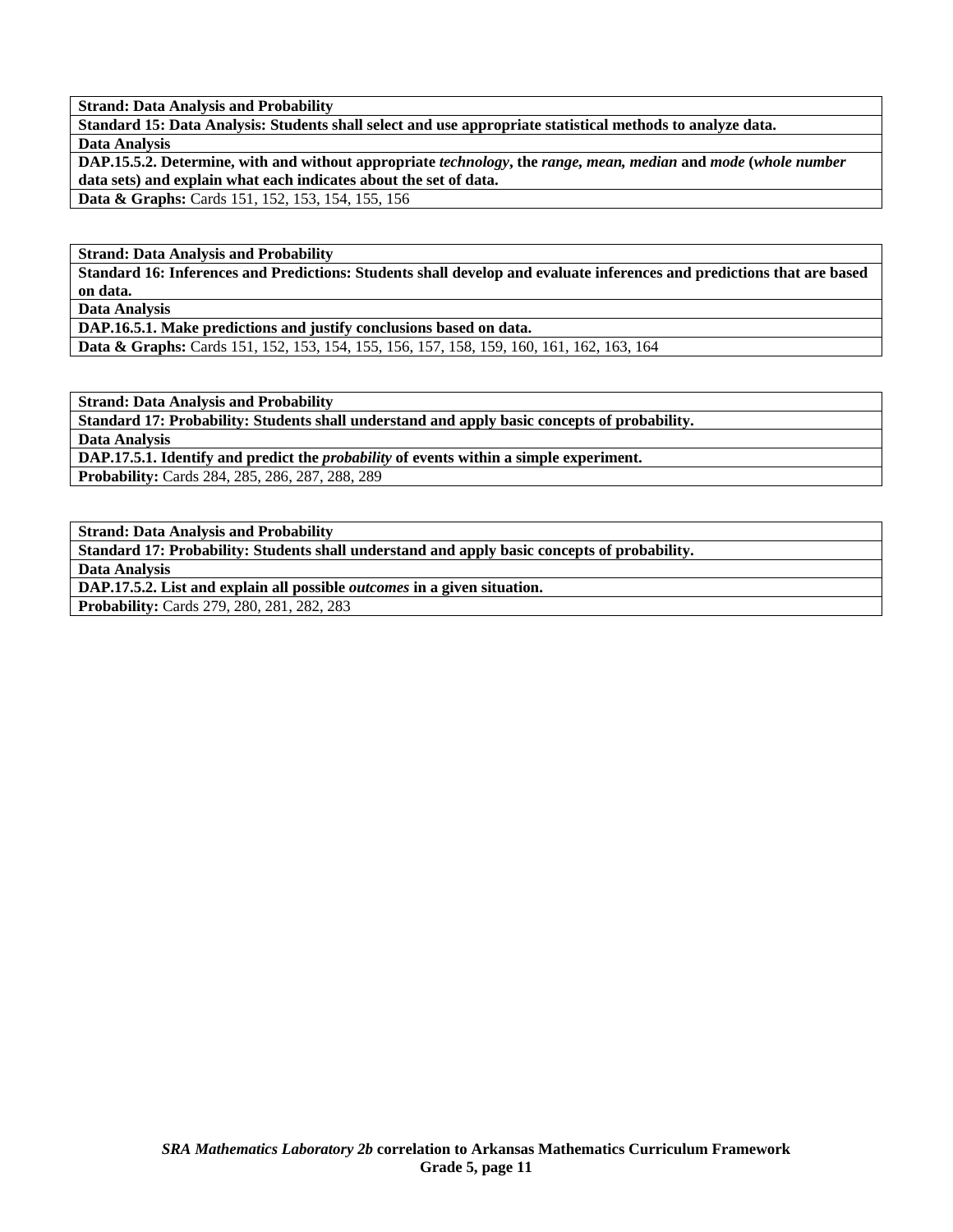# *SRA Mathematics Laboratory 2c*  **correlation to Arkansas Mathematics Curriculum Framework Grade 6**

**Strand: Number and Operations** 

**Standard 1: Number Sense: Students shall understand numbers, ways of representing numbers, relationships among numbers and number systems.** 

**Rational Numbers** 

**NO.1.6.1. Demonstrate conceptual understanding to find a specific** *percent* **of a number, using models, real-life examples, or explanations.** 

**Using Decimals & Percents:** Cards 254, 255, 256, 257, 258, 259, 260, 261, 262

**Strand: Number and Operations** 

**Standard 1: Number Sense: Students shall understand numbers, ways of representing numbers, relationships among numbers and number systems.** 

**Rational Numbers** 

**NO.1.6.2. Find decimal and** *percent equivalents* **for proper fractions and explain why they represent the same value. Fraction & Decimal Concepts:** Cards 103, 104, 105, 106, 107, 108

**Divide Decimals:** Cards 239, 240

**Using Decimals & Percents:** Cards 253, 254, 255, 256, 257, 258, 259, 250, 260, 261, 262

**Strand: Number and Operations** 

**Standard 1: Number Sense: Students shall understand numbers, ways of representing numbers, relationships among numbers and number systems.** 

**Rational Numbers** 

**NO.1.6.3. Round and compare decimals to a given** *place value* **including thousandths.** 

**Place Value:** Cards 37, 38, 39, 40, 41

**Add & Subtract Decimals:** Cards 177, 181, 182, 187

**Multiply Decimals:** Card 212

**Divide Decimals:** Cards 228, 238

**Strand: Number and Operations** 

**Standard 1: Number Sense: Students shall understand numbers, ways of representing numbers, relationships among numbers and number systems.** 

**Rational Numbers** 

**NO.1.6.4. Convert, compare and order fractions (mixed numbers and improper fractions), decimals and** *percents* **and find their approximate locations on a number line.** 

**Place Value: Cards 39, 40, 41** 

**Fraction & Decimal Concepts:** Cards 96, 97, 98, 99, 100, 101, 102, 103, 104, 105, 106, 107, 108

**Add & Subtract Fractions:** Card 122

**Using Decimals & Percents:** Cards 253, 254, 255, 256, 257, 258, 259, 260, 261, 262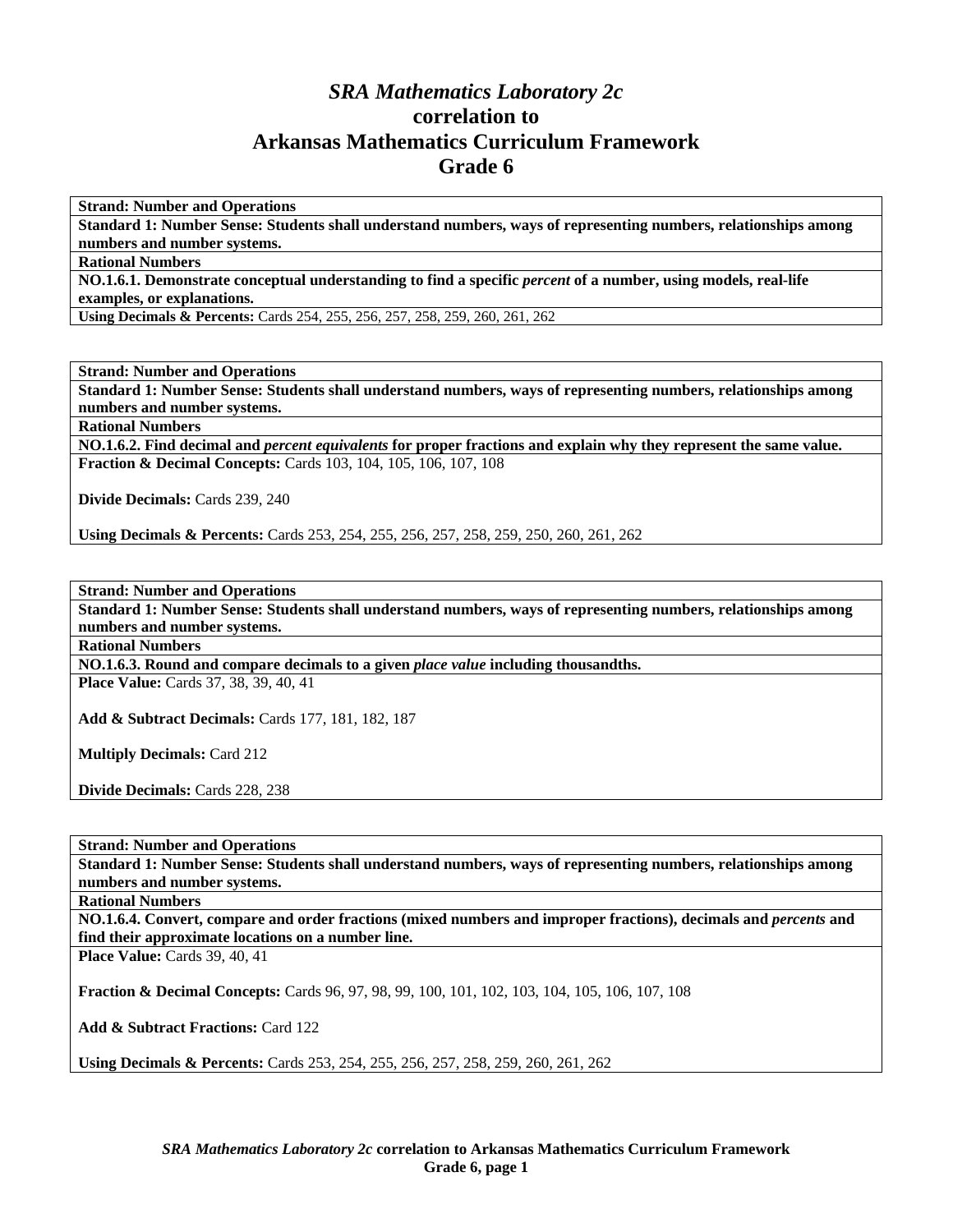**Standard 1: Number Sense: Students shall understand numbers, ways of representing numbers, relationships among numbers and number systems.** 

**Rational Numbers** 

**NO.1.6.5. Recognize and identify** *perfect squares* **and their** *square roots.* 

**Basic Facts:** Cards 12, 13, 14

**Strand: Numbers and Operations** 

**Standard 2: Properties of Number Operations: Students shall understand meanings of operations and how they relate to one another.** 

**Number Theory** 

**NO.2.6.1. Use** *divisibility rules* **to determine if a number is a** *factor* **of another number (4, 6, 9).** 

Patterns & Numbers: Cards 90, 94

**Strand: Numbers and Operations** 

**Standard 2: Properties of Number Operations: Students shall understand meanings of operations and how they relate to one another.** 

**Number Theory** 

**NO.2.6.2. Apply the** *distributive property* **of multiplication over addition to simplify computations with** *whole numbers.*  **Basic Facts: Cards 10, 12, 14** 

**Algebra Concepts:** Cards 295, 296

**Strand: Numbers and Operations** 

**Standard 2: Properties of Number Operations: Students shall understand meanings of operations and how they relate to one another.** 

**Number Theory** 

**NO.2.6.3. Apply the addition, subtraction, multiplication and division properties of equality to one-step** *equations* **with**  *whole numbers.* 

**Basic Facts:** Cards 1, 2, 3, 4, 5, 6, 7, 8, 9, 10, 11, 12, 13, 14

**Add & Subtract Whole Numbers:** Cards 15, 16, 17, 18, 19, 20, 21, 22, 23, 24, 25, 26, 27, 28, 29, 30, 31

**Multiply & Divide Whole Numbers:** Cards 42, 43, 44, 45, 46, 47, 48, 49, 50, 51, 52, 53, 54, 55, 56, 57, 58, 59

**Algebra Concepts:** Cards 292, 293, 294, 295, 296, 297, 298, 299, 300

**Strand: Numbers and Operations** 

**Standard 2: Properties of Number Operations: Students shall understand meanings of operations and how they relate to one another.** 

**Number Theory** 

**NO.2.6.4. Apply rules (conventions) for** *order of operations* **with and without parentheses.** 

**Basic Facts: Cards 10, 12, 13, 14** 

**Algebra Concepts:** Cards 294, 295, 296, 297, 300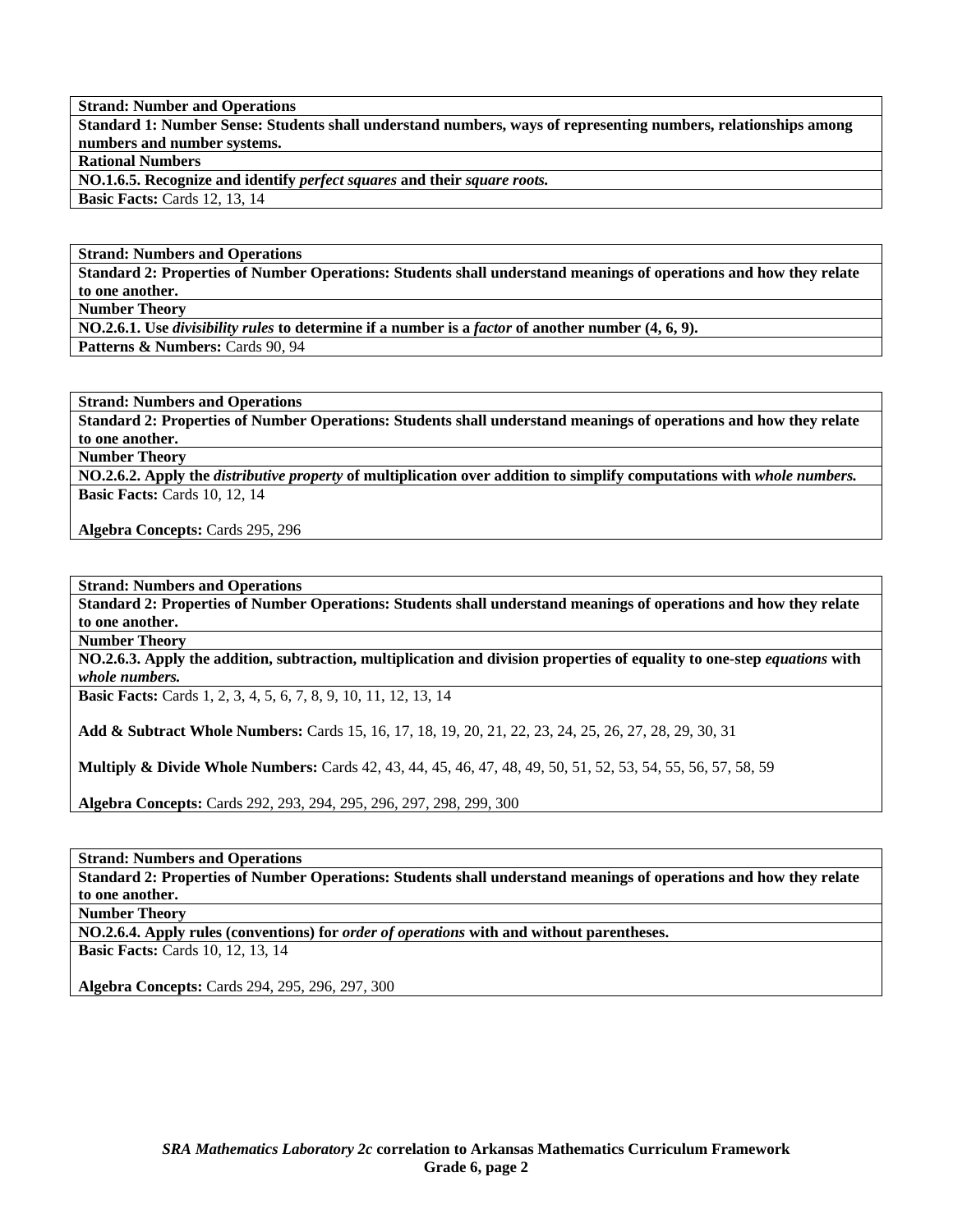**Standard 2: Properties of Number Operations: Students shall understand meanings of operations and how they relate to one another.** 

**Understand Operations** 

**NO.2.6.5. Model multiplication and division of fractions (including mixed numbers) and decimals using pictures and physical objects.** 

**Multiply & Divide Fractions:** Cards 154, 155, 156, 157, 158, 159, 160, 161, 162, 163, 164

**Multiply Decimals:** Cards 202, 203, 204, 205, 206, 207, 208, 209, 210, 211, 212

**Divide Decimals:** Cards 228, 229, 230, 231, 232, 233, 234, 235, 236, 237, 238, 239, 240

**Strand: Numbers and Operations** 

**Standard 3: Numerical Operations and Estimation: Students shall compute fluently and make reasonable estimates. Computational Fluency** 

**NO.3.6.1. Apply, with and without appropriate** *technology, algorithms* **with** *computational fluency* **to perform** *whole number* operations  $(+, -, x, /).$ 

**Basic Facts:** Cards 1, 2, 3, 4, 5, 6, 7, 8, 9, 10, 11, 12, 13, 14

**Add & Subtract Whole Numbers:** Cards 15, 16, 17, 18, 19, 20, 21, 22, 23, 24, 25, 26, 27, 28, 29, 30, 31

**Multiply & Divide Whole Numbers:** Cards 42, 43, 44, 45, 46, 47, 48, 49, 50, 51, 52, 53, 54, 55, 56, 57, 58, 59

**Strand: Numbers and Operations** 

**Standard 3: Numerical Operations and Estimation: Students shall compute fluently and make reasonable estimates. Computational Fluency** 

**NO.3.6.2. Develop and analyze** *algorithms* **for computing with fractions (including mixed numbers) and decimals, with and without** *technology, computational fluency* **in their use and justify the solution.** 

**Add & Subtract Fractions:** Cards 122, 123, 124, 125, 126, 127, 128, 129, 130, 131, 132, 133, 134, 135, 136, 137

**Multiply & Divide Fractions:** Cards 154, 155, 156, 157, 158, 159, 160, 161, 162, 163, 164

**Add & Subtract Decimals:** Cards 176, 177, 178, 179, 180, 181, 182, 183, 184, 185, 186, 187

**Multiply Decimals:** Cards 202, 203, 204, 205, 206, 207, 208, 209, 210, 211, 212

**Divide Decimals:** Cards 228, 229, 230, 231, 232, 233, 234, 235, 236, 237, 238, 239, 240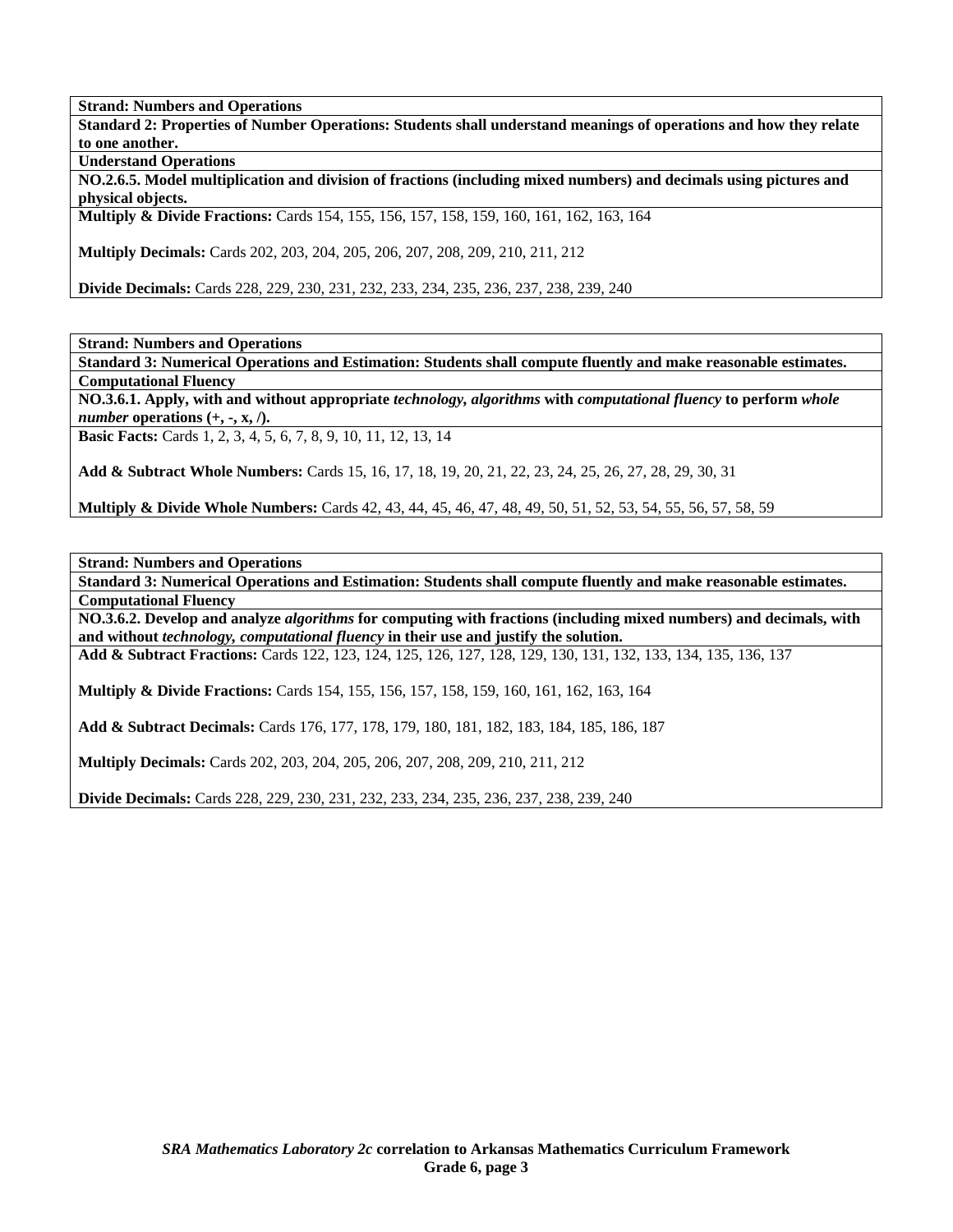**Standard 3: Numerical Operations and Estimation: Students shall compute fluently and make reasonable estimates. Computational Fluency NO.3.6.3. Solve, with and without appropriate** *technology***, multi-step problems using a variety of methods and tools (i.e., objects, mental computation, paper and pencil). Basic Facts:** Cards 1, 2, 3, 4, 5, 6, 7, 8, 9, 10, 11, 12, 13, 14 **Add & Subtract Whole Numbers:** Cards 15, 16, 17, 18, 19, 20, 21, 22, 23, 24, 25, 26, 27, 28,2 9, 30, 31 **Multiply & Divide Whole Numbers:** Cards 42, 43, 44, 45, 46, 47, 48, 49, 50, 51, 52, 53, 54, 55, 56, 57, 58, 59 Patterns & Numbers: Cards 84, 85, 86, 87, 88, 89, 90, 91, 92, 93, 94 **Add & Subtract Fractions:** Cards 122, 123, 124, 125, 126, 127, 128, 129, 130, 131, 132, 133, 134, 135, 136, 137 **Multiply & Divide Fractions:** Cards 154, 155, 156, 157, 158, 159, 160, 161, 162, 163, 164 **Add & Subtract Decimals:** Cards 176, 177, 178, 179, 180, 181, 182, 183, 184, 185, 186, 187 **Multiply Decimals:** Cards 202, 203, 204, 205, 206, 207, 208, 209, 210, 211, 212 **Divide Decimals:** Cards 228, 229, 230, 231, 232, 233, 234, 235, 236, 237, 238, 239, 240 **Using Decimals & Percents:** Cards 253, 254, 255, 256, 257, 258, 259, 260, 261, 262 **Algebra Concepts:** Cards 292, 293, 294, 295, 296, 297, 298, 299, 300

**Strand: Numbers and Operations** 

**Standard 3: Numerical Operations and Estimation: Students shall compute fluently and make reasonable estimates. Estimation** 

**NO.3.6.4.** *Estimate* **reasonable solutions to problem situations involving fractions and decimals. Add & Subtract Fractions:** Cards 127, 129, 131, 137

**Add & Subtract Decimals:** Cards 177, 181, 182, 187

**Multiply Decimals:** Card 212

**Divide Decimals:** Cards 228, 231, 238

**Strand: Numbers and Operations** 

**Standard 3: Numerical Operations and Estimation: Students shall compute fluently and make reasonable estimates. Application of Computation** 

**NO.3.6.5. Find and use factorization (tree diagram) including prime factorization of composite numbers (expanded and exponential notation) to determine the greatest common** *factor (GCF)* **and least common** *multiple (LCM).*  Patterns & Numbers: Cards 84, 85, 86, 87, 88, 89, 90, 92, 93, 94

**Strand: Numbers and Operations** 

**Standard 3: Numerical Operations and Estimation: Students shall compute fluently and make reasonable estimates. Application of Computation** 

**NO.3.6.6. Use** *proportional* **reasoning and** *ratios* **to represent a problem situation and determine the reasonableness of solutions with and without appropriate** *technology.* 

**Ratios & Proportions:** Cards 273, 274, 275, 276, 277, 278, 279, 280, 281, 282, 283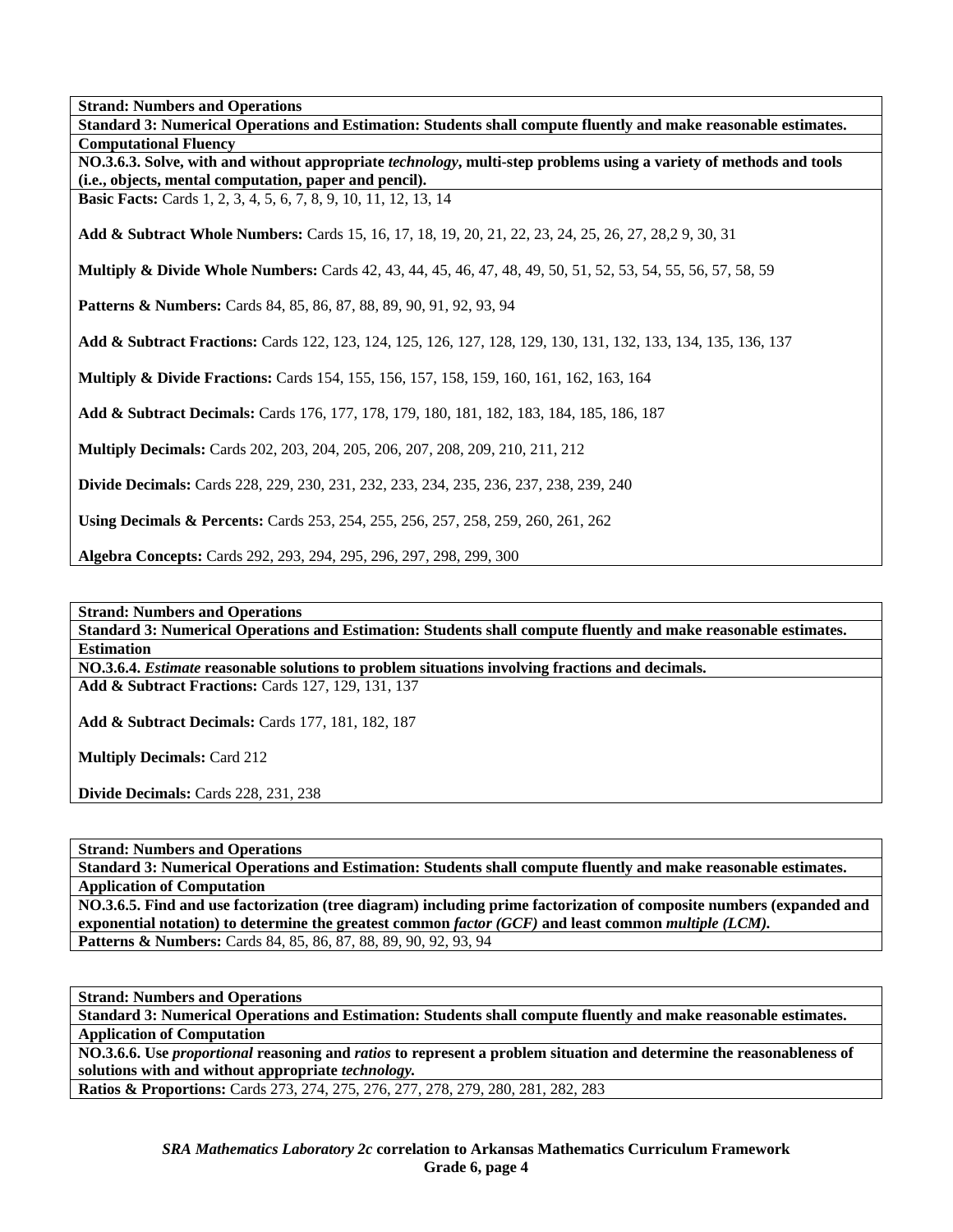**Standard 3: Numerical Operations and Estimation: Students shall compute fluently and make reasonable estimates. Application of Computation** 

**NO.3.6.7. Determine the** *percent* **of a number and solve related problems in real world situations.** 

**Using Decimals & Percents:** Cards 254, 255, 256, 257, 258, 259, 260, 261, 262

**Strand: Algebra** 

**Standard 4: Patterns, Relations, and Functions: Students shall recognize, describe, and develop patterns, relations, and functions.** 

**Patterns, Relations and Functions** 

**A.4.6.1. Solve problems by finding the next term or missing term in a pattern or** *function* **table using real world situations.** 

**Basic Facts:** Cards 11, 14

**Patterns & Numbers:** Cards 86, 89, 91

**Strand: Algebra** 

**Standard 4: Patterns, Relations, and Functions: Students shall recognize, describe, and develop patterns, relations, and functions.** 

**Patterns, Relations and Functions** 

**A.4.6.2. Interpret and write an** *algebraic* **rule for a one-operation** *function* **table.** 

**Basic Facts:** Cards 11, 14

**Add & Subtract Whole Numbers:** Cards 26, 38

**Multiply & Divide Whole Numbers:** Cards 55, 59

Patterns & Numbers: Cards 91, 94

**Strand: Algebra** 

**Standard 5: Algebraic Representations: Students shall represent and analyze mathematical situations and structures using algebraic symbols.** 

**Expression, Equations and Inequalities** 

**A.5.6.1. Model, write and solve one-step** *equations* **by informal methods using manipulatives and appropriate** 

*technology.* 

**Basic Facts:** Cards 1, 2, 3, 4, 5, 6, 7, 8, 9, 10, 11, 12, 13, 14

**Add & Subtract Whole Numbers:** Cards 26, 31

**Multiply & Divide Whole Numbers:** Cards 55, 56, 59

Patterns & Numbers: Cards 91, 94

**Algebra Concepts:** Cards 292, 293, 294, 295, 296, 297, 298, 299, 300

**Strand: Algebra** 

**Standard 5: Algebraic Representations: Students shall represent and analyze mathematical situations and structures using algebraic symbols.** 

**Expression, Equations and Inequalities** 

**A.5.6.2. Write simple** *expressions* **using appropriate operations (+, -, x, /) with one** *variable.*

**Basic Facts:** Cards 1, 2, 3, 4, 5, 6, 7, 8, 9, 10, 11, 12, 13, 14

**Algebra Concepts:** Cards 292, 293, 294, 295, 296, 297, 298, 299, 300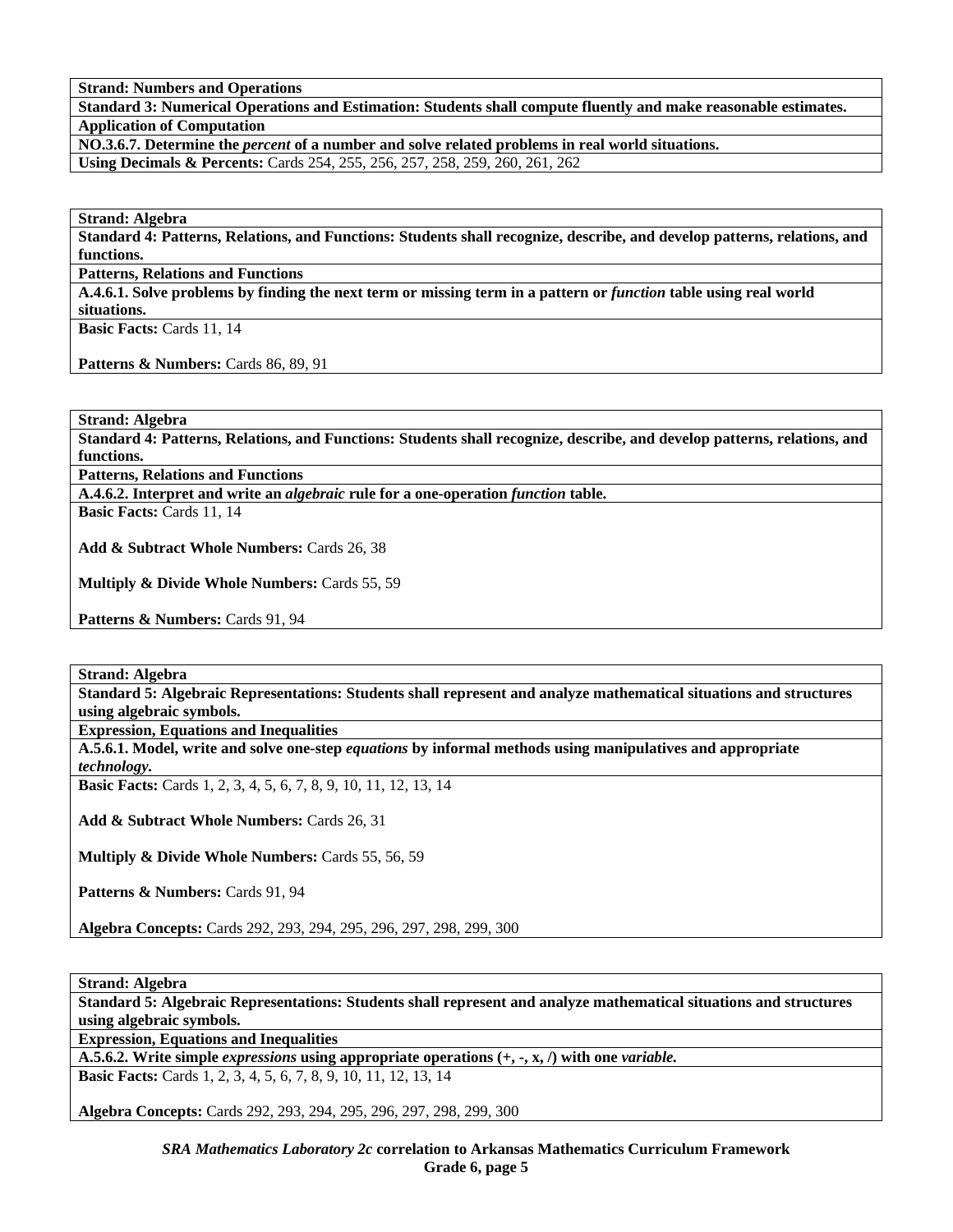**Strand: Algebra** 

**Standard 5: Algebraic Representations: Students shall represent and analyze mathematical situations and structures using algebraic symbols. Expression, Equations and Inequalities A.5.6.3. Evaluate** *algebraic expressions* **with one** *variable* **using appropriate properties and operations (=, -, x, /). Basic Facts:** Cards 1, 2, 3, 4, 5, 6, 7, 8, 9, 10, 11, 12, 13, 14

**Add & Subtract Whole Numbers:** Cards 26, 31

**Multiply & Divide Whole Numbers:** Cards 55, 56, 59

**Algebra Concepts:** Cards 292, 293, 294, 295, 296, 297, 298, 299, 300

**Strand: Algebra** 

**Standard 6: Algebraic Models: Students shall develop and apply mathematical models to represent and understand quantitative relationships.** 

**Algebraic Models and Relationships** 

**A.6.6.1. Complete, with and without appropriate** *technology***, and interpret tables and** *line graphs* **that represent the** 

**relationship between** *two variables* **in** *quadrant I.*  **Add & Subtract Whole Numbers:** Cards 26, 31

**Multiply & Divide Whole Numbers:** Cards 55, 59

Patterns & Numbers: Card 91

**Coordinate Graphs:** Cards 289, 290, 291

**Algebra Concepts:** Cards 292, 293, 294, 295, 296, 297, 298, 299, 300

**Strand: Algebra** 

**Standard 7: Analysis of Change: Students shall analyze change in various contexts.** 

**Analyze Change** 

**A7.6.1. Identify and compare situations with constant or varying** *rates* **of change. Data & Graphs: Cards 144, 149** 

**Ratios & Proportions:** Cards 273, 274, 275, 276, 277, 278, 279, 280, 281, 282, 283

**Strand: Geometry** 

**Standard 8: Geometric Properties: Students shall analyze characteristics and properties of 2 and 3 dimensional geometric shapes and develop mathematical arguments about geometric relationships.** 

**Characteristics of Geometric Shapes** 

**G.8.6.1. Identify** *three-dimensional* **geometric figures using models (***rectangular prisms, cylinders, cones, pyramids* **and**  *spheres***).** 

**Geometric Figures:** Cards 174, 175

**Surface Area & Volume:** Cards 241, 242, 243, 244, 245, 246, 247, 248, 249, 250, 251, 252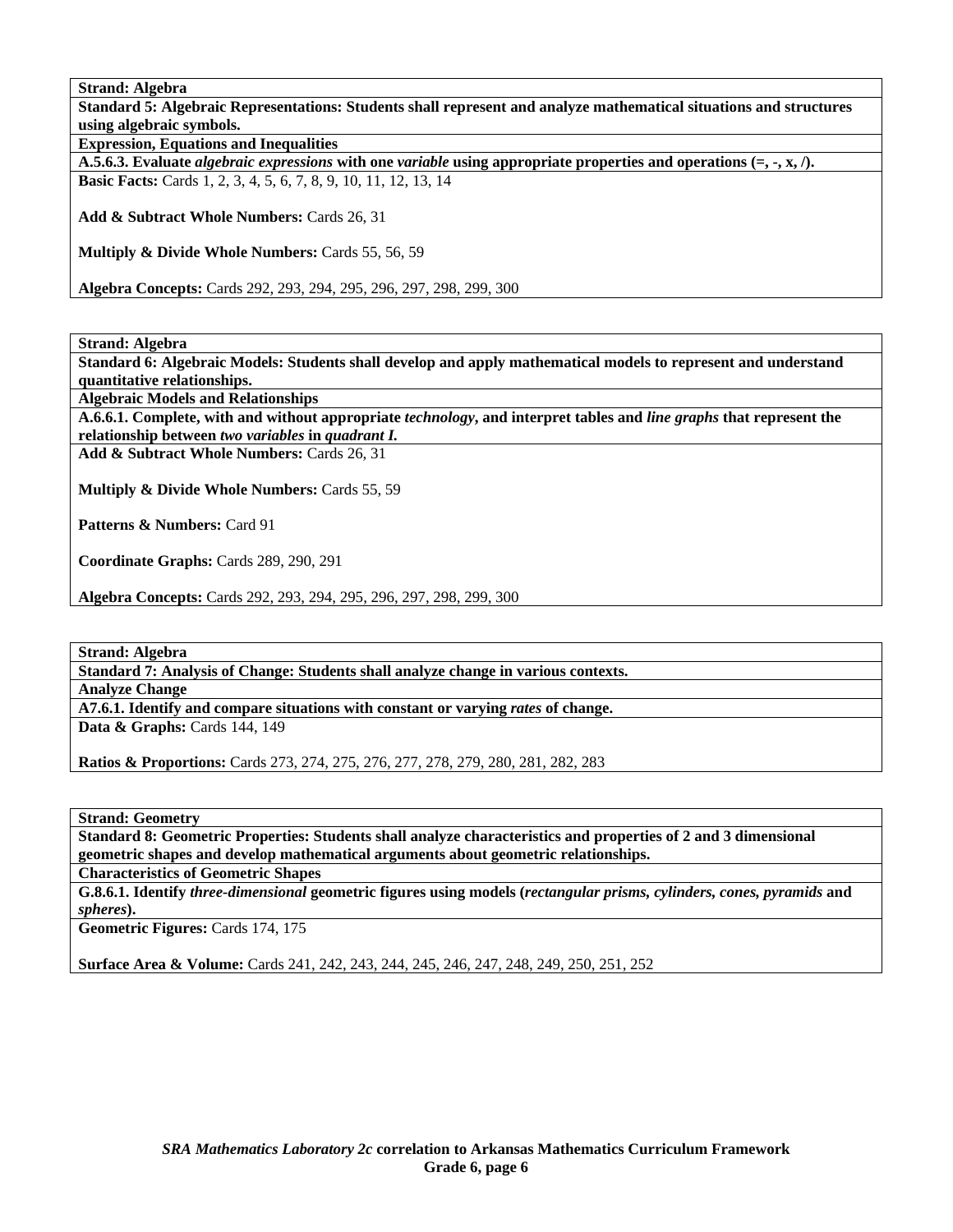**Strand: Geometry** 

**Standard 8: Geometric Properties: Students shall analyze characteristics and properties of 2 and 3 dimensional geometric shapes and develop mathematical arguments about geometric relationships.** 

**Characteristics of Geometric Shapes** 

**G.8.6.2. Investigate with manipulatives or grid paper what happens to the** *perimeter* **and** *area* **of a 2-dimensional shape when the dimensions are changed.** 

**Perimeter & Area:** Cards 213, 214, 215, 216, 217, 218, 219, 220, 221, 222, 223, 224, 225, 226, 227

**Strand: Geometry** 

**Standard 8: Geometric Properties: Students shall analyze characteristics and properties of 2 and 3 dimensional geometric shapes and develop mathematical arguments about geometric relationships.** 

**Characteristics of Geometric Shapes** 

**G.8.6.3. Identify, describe, draw, and classify triangles as** *equilateral, isosceles, scalene, right, acute, obtuse,* **and**  *equiangular.* 

**Measurement:** Cards 117, 118, 121

**Geometric Figures:** Card 164

**Perimeter & Area:** Cards 219, 220, 221

**Strand: Geometry** 

**Standard 8: Geometric Properties: Students shall analyze characteristics and properties of 2 and 3 dimensional geometric shapes and develop mathematical arguments about geometric relationships.** 

**Characteristics of Geometric Shapes** 

**G.8.6.4. Draw, label and determine relationships among the** *radius, diameter, center,* **and** *circumference* **(e.g.,** *radius* **is half the diameter) of a circle.** 

**Perimeter & Area:** Cards 224, 225, 226, 227

**Surface Area & Volume:** Cards 244, 245, 249, 251, 252

**Strand: Geometry** 

**Standard 8: Geometric Properties: Students shall analyze characteristics and properties of 2 and 3 dimensional geometric shapes and develop mathematical arguments about geometric relationships.** 

**Characteristics of Geometric Shapes** 

**G.8.6.5. Identify** *similar figures* **and explore their properties.** 

**Spatial Sense & Transformations:** Cards 263, 264, 265, 266, 267

**Strand: Geometry** 

**Standard 9: Transformation of Shapes: Students shall apply transformations and the use of symmetry to analyze mathematical situations.** 

**Symmetry and Transformations** 

**G.9.6.1. Identify and describe** *line* **and** *rotational* **symmetry in two-dimensional shapes, patterns and designs. Geometric Figures:** Cards 172, 173, 175

**Spatial Sense & Transformations:** Cards 268, 269, 270, 271, 272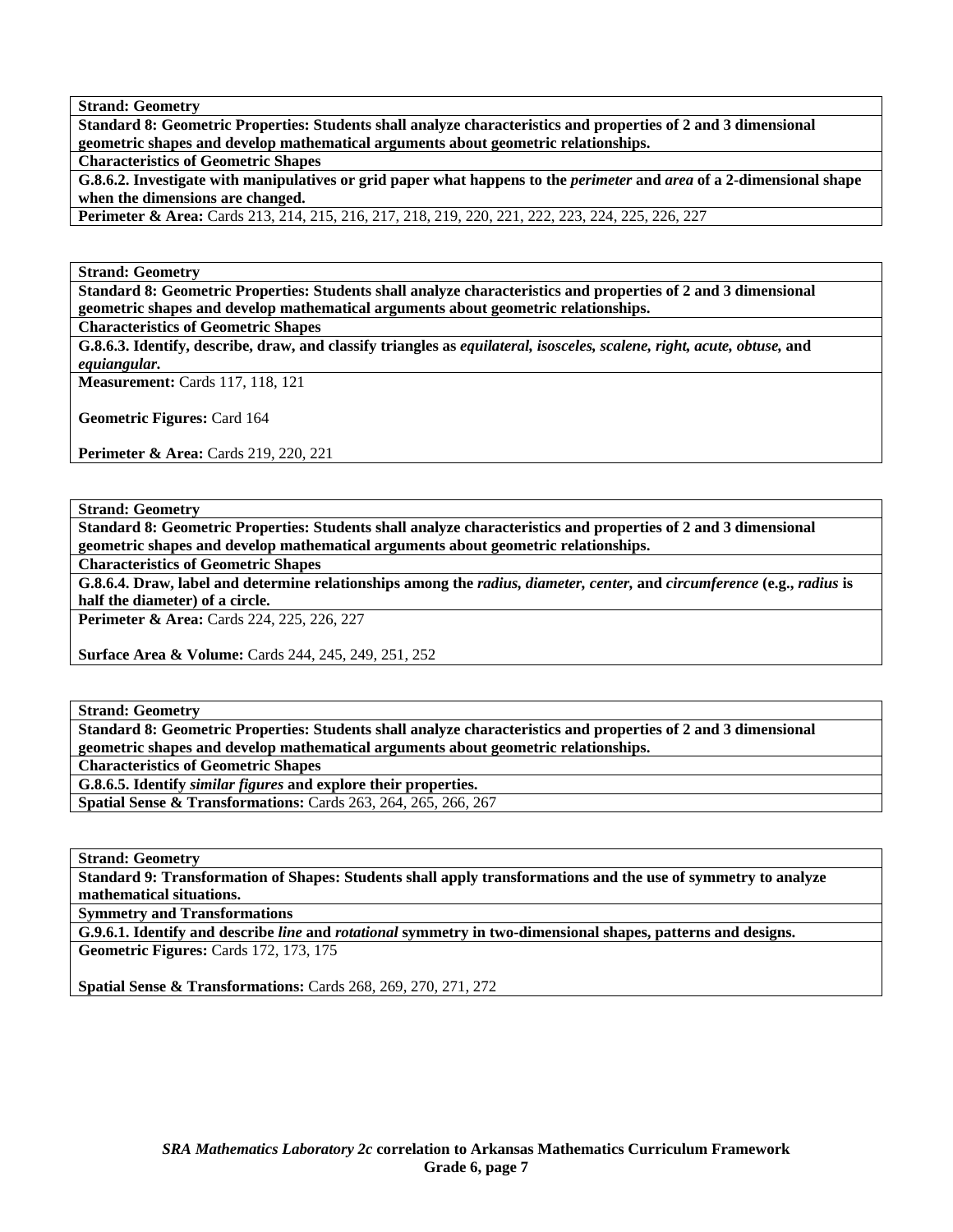**Strand: Geometry Standard 9: Transformation of Shapes: Students shall apply transformations and the use of symmetry to analyze mathematical situations.** 

**Symmetry and Transformations** 

**G.9.6.2. Describe positions and orientations of shapes under** *transformation (translation***,** *reflection* **and** *rotation*  **recognizing the size and shape do not change.** 

**Geometric Figures:** Cards 173, 175

**Spatial Sense & Transformations:** Cards 268, 269, 270, 271, 272

**Strand: Geometry** 

**Standard 10: Coordinate Geometry: Students shall specify locations and describe spatial relationships using coordinate geometry and other representational systems.** 

**Coordinate Geometry** 

**G.10.6.1. Use** *ordered pairs* **to plot points in** *Quadrant I.*  Data & Graphs: Card 152

**Coordinate Graphs:** Cards 284, 285, 286, 287, 288, 289, 290, 291

**Strand: Geometry** 

**Standard 10: Coordinate Geometry: Students shall specify locations and describe spatial relationships using coordinate geometry and other representational systems.** 

**Coordinate Geometry** 

**G.10.6.2. Plot points that form the** *vertices* **of a geometric figure and draw, identify and classify the figure. Coordinate Graphs:** Card 287

**Strand: Geometry** 

**Standard 11: Visualization and Geometric Models: Students shall use visualization, spatial reasoning, and geometric modeling.** 

**Spatial Visualizations and Models** 

**G.11.6.1. Identify two-dimensional patterns (***nets***) for three-dimensional solids, such as** *prisms, cylinders* **and** *cubes.*  **Surface Area & Volume:** Cards 241, 242, 243, 244

**Strand: Measurement** 

**Standard 12: Physical Attributes: Students shall use attributes and tools to describe and compare mathematical and real-world objects.** 

**Attributes and Tools** 

**M.12.6.1. Identify and select appropriate units and tools from both systems to measure. Weight, Capacity, & Time:** Cards 74, 75, 76, 77, 78, 79, 80, 81, 82, 83

**Measurement:** Cards 109, 110, 111, 112, 113, 120, 121

**Perimeter & Area:** Cards 213, 214, 215, 216, 217, 218, 219, 220, 221, 222, 223, 224, 225, 226, 227

**Strand: Measurement** 

**Standard 12: Physical Attributes: Students shall use attributes and tools to describe and compare mathematical and real-world objects.** 

**Attributes and Tools** 

**M.12.6.2. Make conversions within the same measurement system in real world problems.** 

**Weight, Capacity, & Time:** Cards 74, 75, 76, 77, 78, 79, 81, 82, 83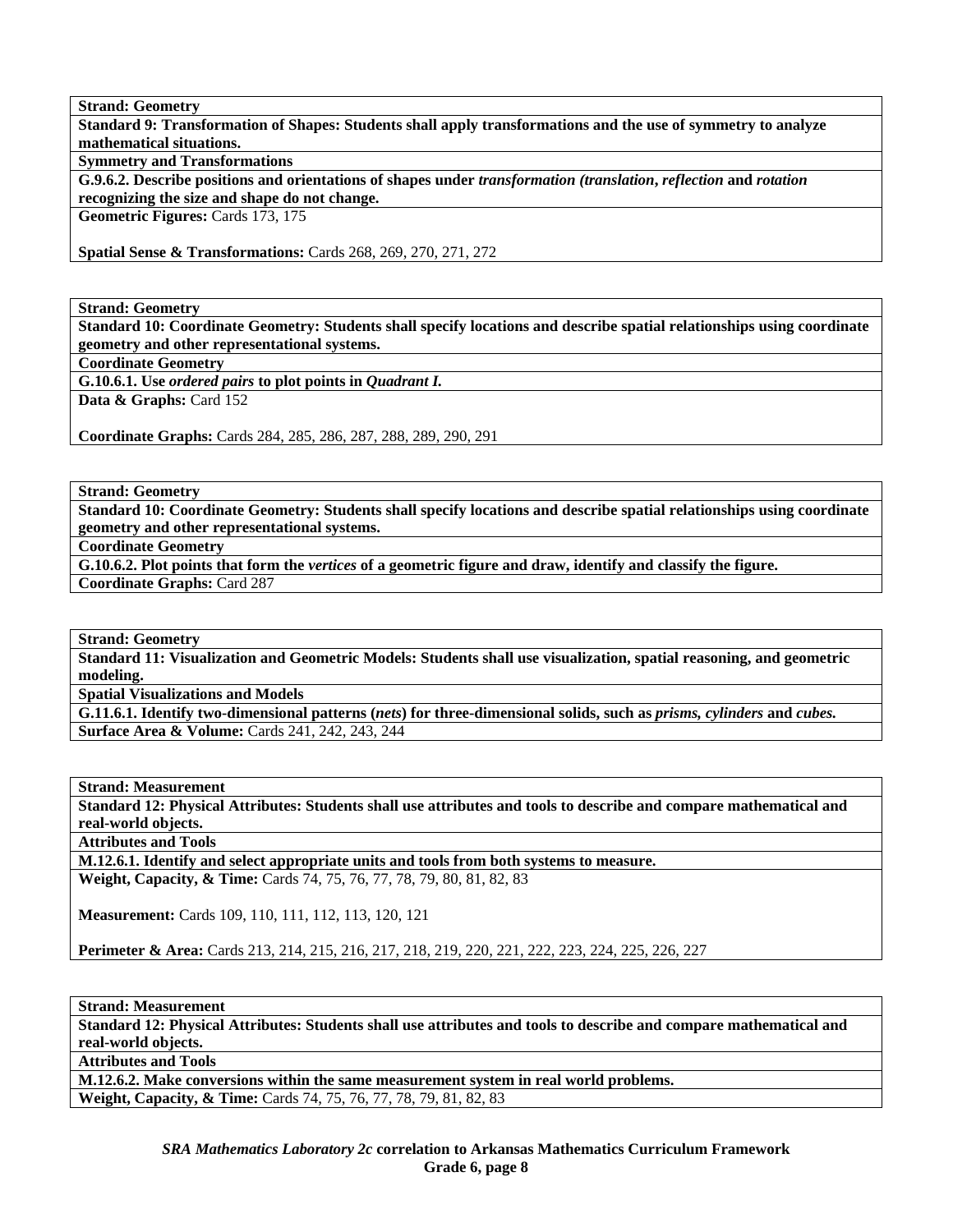**Strand: Measurement** 

**Standard 12: Physical Attributes: Students shall use attributes and tools to describe and compare mathematical and real-world objects.** 

**Attributes and Tools** 

**M.12.6.3. Compare and contrast the differences among** *linear* **units,** *square* **units, and cubic units. Measurement:** Cards 109, 110, 111, 113

**Perimeter & Area:** Cards 213, 214, 215, 216, 217, 218, 219, 220, 221, 222, 223, 224, 225, 226, 227

**Surface Area & Volume:** Cards 241, 242, 243, 244, 245, 246, 247, 248, 249, 250, 251, 252

**Strand: Measurement** 

**Standard 12: Physical Attributes: Students shall use attributes and tools to describe and compare mathematical and real-world objects.** 

**Attributes and Tools** 

**M.12.6.4. Determine which unit of measure or measurement tool matches the context for a problem situation. Weight, Capacity, & Time:** Cards 74, 75, 76, 77, 78, 79, 80, 81, 82, 83

**Measurement:** Cards 109, 110, 111, 112, 113, 120, 121

**Perimeter & Area:** Cards 213, 214, 215, 216, 217, 218, 219, 220, 221, 222, 223, 224, 225, 226, 227

**Strand: Measurement** 

**Standard 13: Systems of Measurement: Students shall identify and use units, systems and processes of measurement. Attributes and Tools** 

**M.13.6.1. Solve real world problems involving one** *elapsed time,* **counting forward and backward (calendar and clock). Weight, Capacity, & Time:** Cards

**Strand: Measurement** 

**Standard 13: Systems of Measurement: Students shall identify and use units, systems and processes of measurement. Attributes and Tools** 

**M.13.6.2. Determine which unit of measure or measurement tool matches the context for a problem situation. Weight, Capacity, & Time:** Cards 74, 75, 76, 77, 78, 79, 80, 81, 82, 83

**Measurement:** Cards 109, 110, 111, 112, 113, 120, 121

**Perimeter & Area:** Cards 213, 214, 215, 216, 217, 218, 219, 220, 221, 222, 223, 224, 225, 226, 227

**Strand: Measurement** 

**Standard 13: Systems of Measurement: Students shall identify and use units, systems and processes of measurement. Attributes and Tools** 

**M.13.6.3. Draw and measure distance to the nearest cm and 1/8 inch accurately. Measurement:** Cards 109, 110, 111, 113

**Strand: Measurement** 

**Standard 13: Systems of Measurement: Students shall identify and use units, systems and processes of measurement. Attributes and Tools** 

**M.13.6.4. Establish and apply formulas to find** *area* **and** *perimeter* **of triangles, rectangles and** *parallelograms***. Perimeter & Area:** Cards 213, 214, 215, 216, 217, 218, 219, 220, 221, 222, 223, 224, 225, 226, 227

**Surface Area & Volume:** Cards 241, 242, 243, 244, 245, 246, 247, 248, 249, 250, 251, 252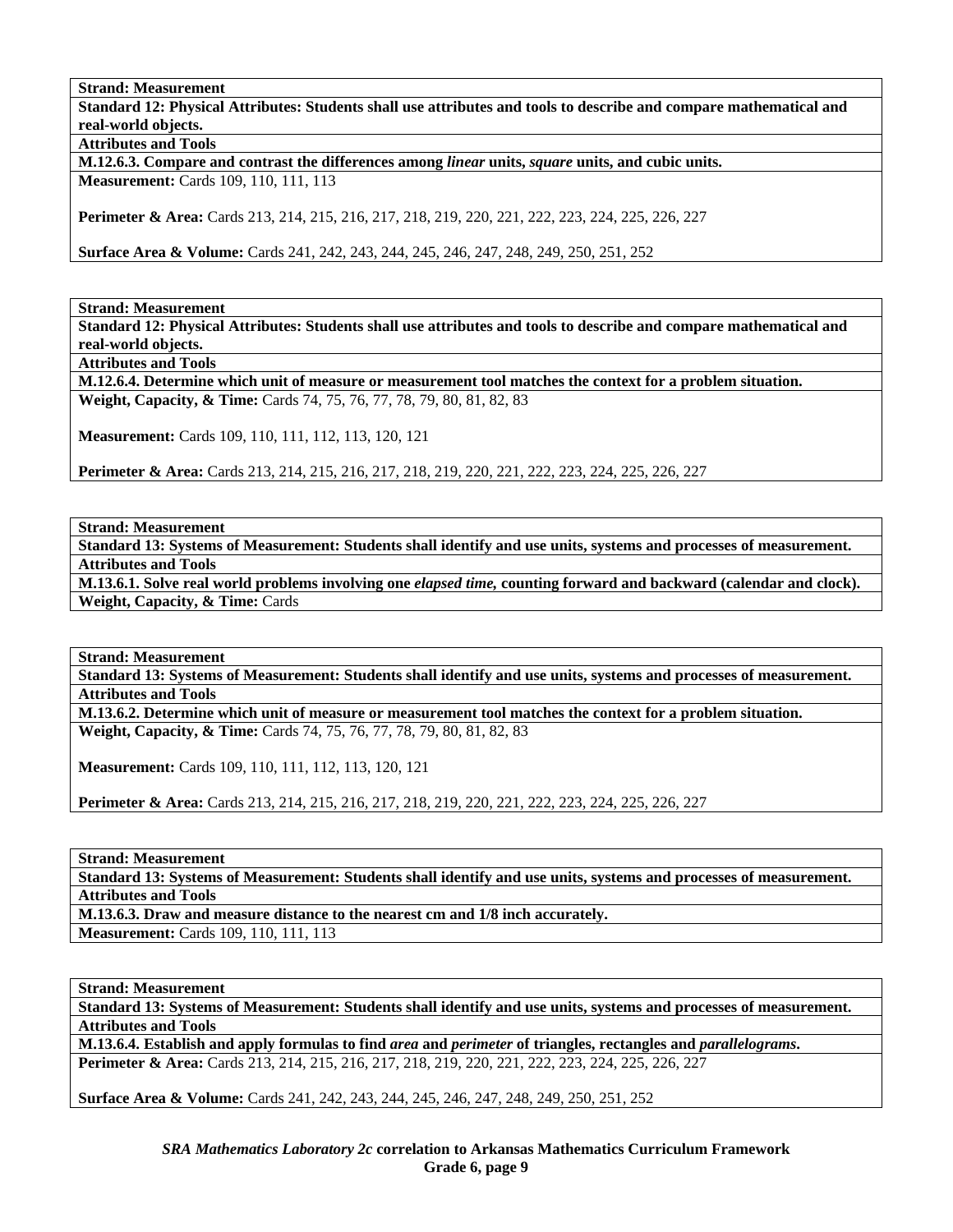**Strand: Measurement** 

**Standard 13: Systems of Measurement: Students shall identify and use units, systems and processes of measurement. Attributes and Tools** 

**M.13.6.5. Find the distance between two points on a number** *line***.** 

**Measurement:** Cards 109, 110, 111, 113

**Coordinate Graphs:** Cards 288, 291

**Strand: Measurement** 

**Standard 13: Systems of Measurement: Students shall identify and use units, systems and processes of measurement.** 

**Attributes and Tools** 

**M.13.6.6. Use estimation to check the reasonableness of measurements obtained from the use of various instruments (including angle measures).** 

This concept is not covered at this level.

**Strand: Data Analysis and Probability** 

**Standard 14: Data Representation: Students shall formulate questions that can be addresses with data and collect, organize and display relevant data to answer them.** 

**Collect, Organize, and Display Data** 

**DAP.14.6.1. Formulate questions, design studies, and collect data about a characteristics shared by two** *populations* **or different characteristics within one** *population.*

**Data & Graphs:** Cards 142, 143, 144, 145, 146, 147, 148, 149, 150, 151, 152, 153

**Strand: Data Analysis and Probability** 

**Standard 14: Data Representation: Students shall formulate questions that can be addresses with data and collect, organize and display relevant data to answer them.** 

**Collect, Organize, and Display Data** 

**DAP.14.6.2. Collect data and select appropriate graphical representations to display the data including** *Venn diagrams.*  **Data & Graphs:** Cards 142, 143, 144, 145, 146, 147, 148, 149, 150, 151, 152, 153

**Strand: Data Analysis and Probability** 

**Standard 14: Data Representation: Students shall formulate questions that can be addresses with data and collect, organize and display relevant data to answer them.** 

**Collect, Organize, and Display Data** 

**DAP.14.6.3. Construct and interpret** *graphs***, using correct scale, including** *line graphs* **and** *double-bar graphs.*  **Data & Graphs:** Cards 142, 143, 144, 145, 146, 147, 148, 149, 150, 151, 152, 153

**Strand: Data Analysis and Probability** 

**Standard 15: Data Analysis: Students shall select and use appropriate statistical methods to analyze data. Data Analysis** 

**DAP.15.6.1. Interpret** *graphs* **such as** *double line graphs* **and** *circle graphs.*  **Data & Graphs:** Cards 142, 143, 144, 145, 146, 147, 148, 149, 150, 151, 152, 153

**Strand: Data Analysis and Probability** 

**Standard 15: Data Analysis: Students shall select and use appropriate statistical methods to analyze data.** 

**Data Analysis** 

**DAP.15.6.2.** Compare and interpret information provided by measures of *central tendencies (mean, median and mode)* **and measures of** *spread* **(***range***).** 

**Data & Graphs:** Cards 138, 139, 140, 141, 145